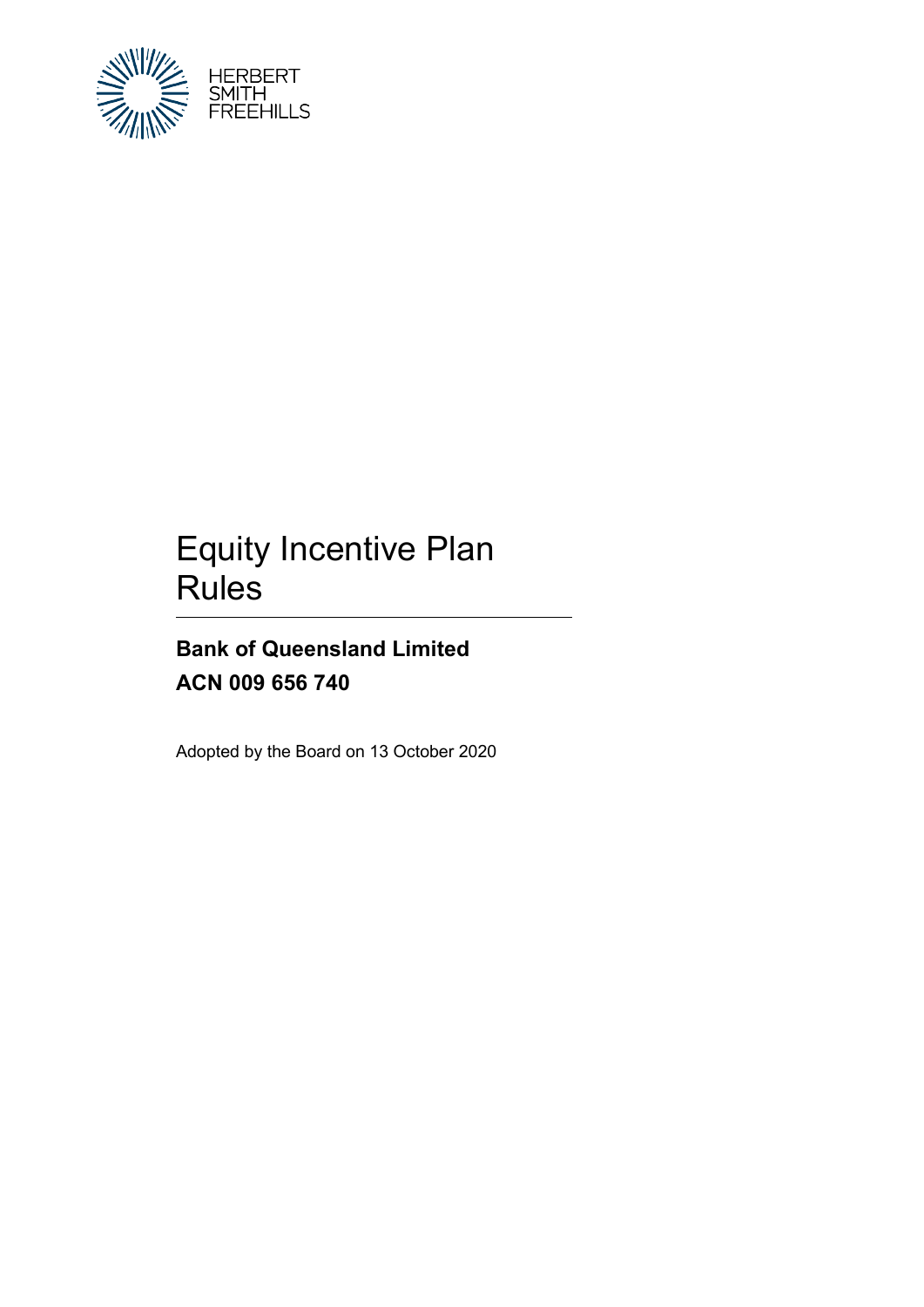### INTRODUCTION

The purpose of this Equity Incentive Plan (**EIP**) is to allow the Board to make offers of Plan Securities to Eligible Employees.

These Rules outline the terms and conditions on which Offers will be made, including:

- the process for making and accepting Offers under the EIP (**Part A**);
- the type of securities that may be offered (being Rights, Options, Restricted Shares and Units) (**Part B**); and
- the general terms and conditions that apply to Plan Securities (**Part C**).

Capitalised terms are defined in Part D of these Rules.

PART A

### 1 Offers of Plan Securities

#### <span id="page-1-1"></span>**1.1 Company to make invitations**

- (a) The Company may, from time to time, in its absolute discretion invite Eligible Employees to participate in a grant of Plan Securities, which may comprise any one or more of:
	- Rights;
	- Options;
	- Shares:
	- Restricted Shares; and
	- Units

(**Offer**).

(b) Offers will be made on the terms set out in these Rules and/or on any additional or alternative terms as the Board determines, as specified in the terms of an Offer*.*

#### <span id="page-1-0"></span>**1.2 Information to be provided to Participants**

Without limiting the Board's discretion, each Eligible Employee should be advised of the following information in connection with an Offer:

- (a) the type and number of Plan Securities being offered, or the method by which the number will be calculated;
- (b) the amount (if any) that will be payable for the grant of Plan Securities, or the method by which the amount (if any) will be calculated;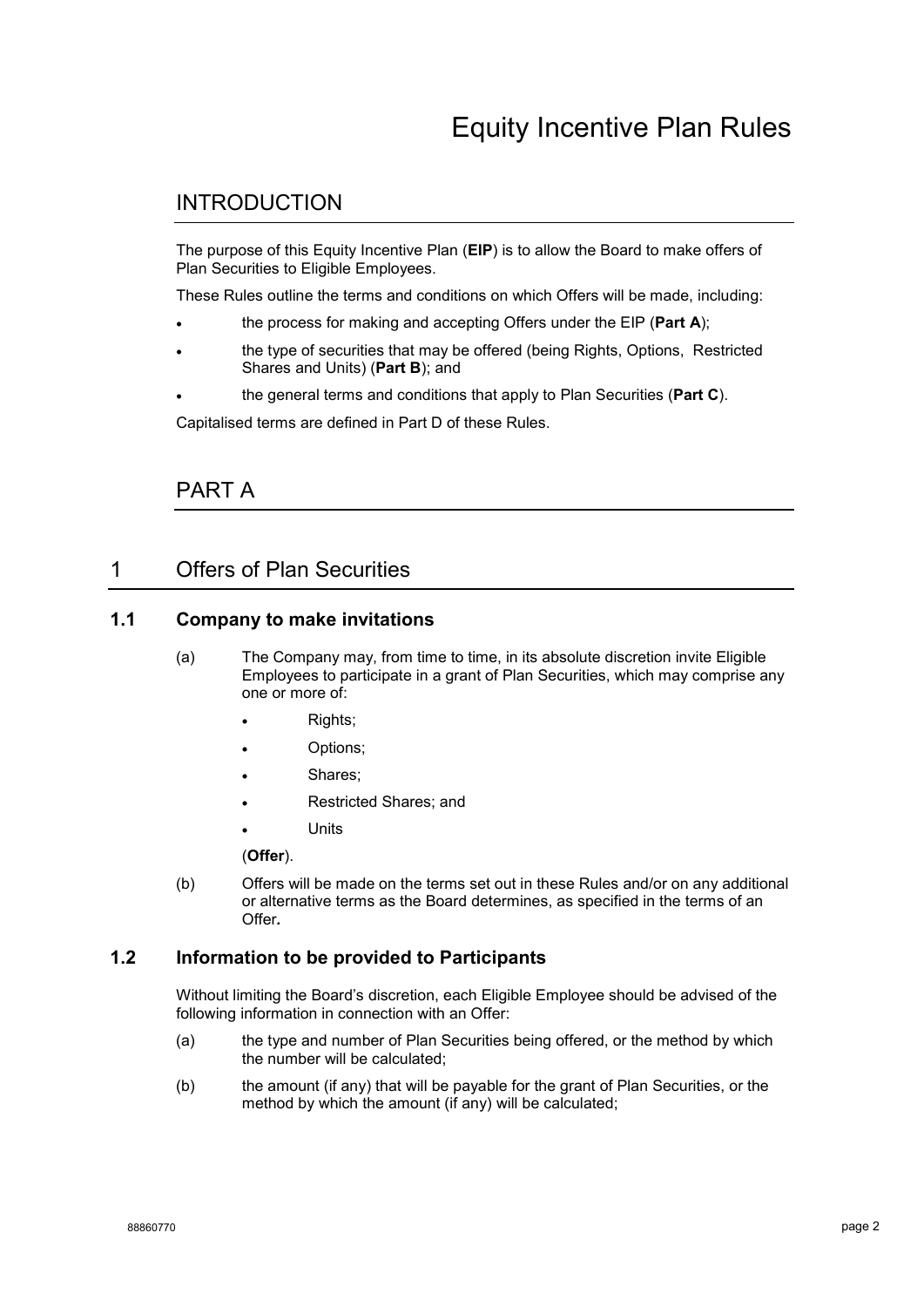- (c) any Vesting Conditions or other conditions that apply, including any Vesting Period;
- (d) the terms of exercise for an Option or a Right (where exercisable), including the period(s) during which exercise is permitted;
- (e) where the Board has made a determination pursuant to rules [2.2\(h\)](#page-4-0) or [3.2\(h\)](#page-5-0) at the time of the Offer, clarification as to whether Rights or Options may be settled through an allocation of Shares or by making a cash payment (as applicable);
- (f) the circumstances in which Rights, Units and/or Options may lapse, Shares (including Restricted Shares) allocated under the EIP may be forfeited or a Participant's entitlement to Plan Securities may be reduced;
- (g) the treatment of Plan Securities if the Eligible Employee ceases employment with a Group company and any discretions retained by the Board under rule [9;](#page-13-0)
- (h) any restrictions (including the period of restriction) on Dealing in relation to a Restricted Share or Share allocated to the Eligible Employee under the EIP; and
- (i) where all or part of an Offer is made as a salary sacrifice offer under rule [4.2](#page-7-0) or as a tax-exempt offer under rule [4.3](#page-8-0) of these Rules, the Offer should specify this.

#### <span id="page-2-1"></span><span id="page-2-0"></span>**1.3 Acceptance of Offer**

- (a) Acceptance of an Offer must be made by the Eligible Employee in accordance with the instructions that accompany the Offer, or in any other way the Board determines.
- <span id="page-2-2"></span>(b) The Board may, at its discretion, refuse to allow the participation of an Eligible Employee where that Eligible Employee ceases to be an Eligible Employee, or ceases to satisfy any other conditions imposed by the Board, before the grant is made.
- (c) Nothing limits the Board's ability to treat the conduct of an Eligible Employee in respect of an Offer (including the failure of an Eligible Employee to lodge an election not to participate within the time specified in the instructions accompanying the Offer) as valid acceptance of that Offer under these Rules.
- (d) The Board may revoke an Offer given to an Eligible Employee prior to the date specified for the acceptance of the Offer or the grant being made, whichever is later, and such Offer will be deemed never to have been made.

#### **1.4 Offer terms and conditions take precedence**

To the extent of any inconsistency, the terms and conditions advised to an Eligible Employee in an Offer will prevail over any other provision of these Rules*.*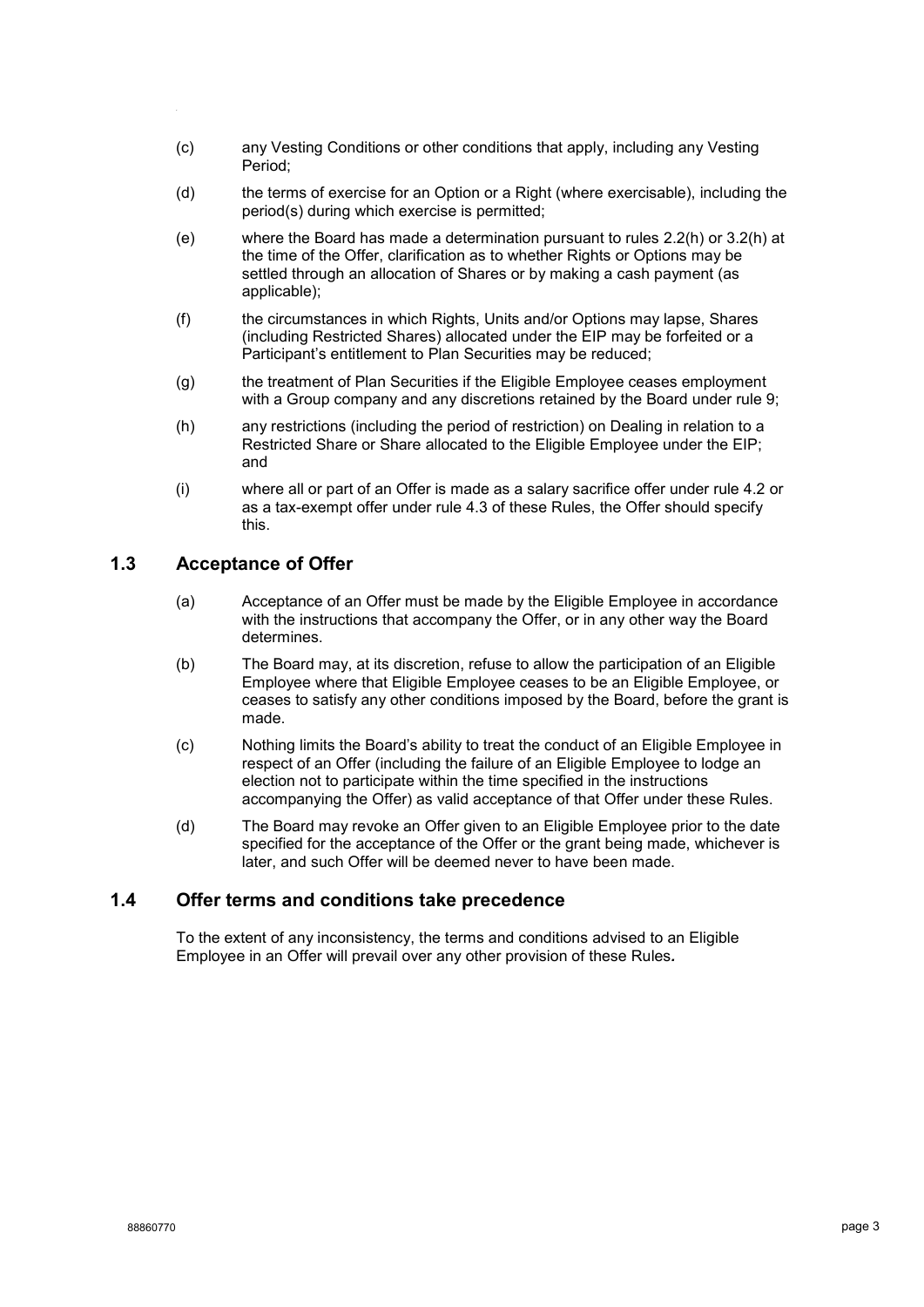### PART B

### 2 Rights

#### **2.1 Grant**

- (a) Where an Eligible Employee has accepted an Offer to participate in a grant of Rights in accordance with rule [1.3\(a\),](#page-2-0) the Board will, subject to its discretion under rule [1.3,](#page-2-1) grant Rights to the Eligible Employee.
- (b) Unless the Board determines otherwise:
	- (1) no payment is required for the grant of a Right;
	- (2) Rights may not be registered in any name other than that of the Eligible Employee; and
	- (3) subdivision 83A-C of the Tax Act applies to the Rights (subject to the requirements of that Act).

#### <span id="page-3-2"></span>**2.2 Vesting and exercise**

- (a) Subject to any express rule to the contrary, a Right will only Vest (and if applicable, become exercisable) where each Vesting Condition, and all other relevant conditions advised to the Participant by the Board pursuant to rule [1.2,](#page-1-0) have been satisfied or otherwise waived by the Board.
- (b) Where the Board notifies a Participant that a Right is exercisable, the exercise of the Right will be effected in the form and manner determined by the Board and notified to the Participant. Without limiting the Board's discretion, the terms of exercise may contemplate the automatic exercise of Rights on the expiry date for such exercise.
- (c) If the Vesting of a Right would arise in a period where Dealings by a Participant would be prohibited or the Board determines that the Vesting of a Right would otherwise be inappropriate in the circumstances, the Board may determine that Vesting will be delayed until such time as Dealings are permitted or appropriate.
- (d) For the avoidance of doubt, the Board may determine that Vesting will be delayed only in relation to some or all Participants (irrespective of whether they are subject to the Dealing restriction).
- <span id="page-3-1"></span>(e) Subject to rule [2.2\(f\),](#page-3-0) the Vesting of a Right (and, if applicable, exercise) will be satisfied by the Company allocating Shares to the Participant pursuant to rule [2.3.](#page-4-1)
- <span id="page-3-0"></span>(f) The Board may determine that the Vesting (and, if applicable, exercise) of a Right will be satisfied by the Company making a cash payment in lieu of an allocation of Shares pursuant to rule [2.4.](#page-4-2) For the avoidance of doubt, the Board may make such a determination with respect to some or all of the Rights of some or all of the Participants.
- (g) The Participant has no entitlement to receive a Share under rule [2.2\(e\)](#page-3-1) or a cash payment under rule [2.2\(f\)](#page-3-0) until the Rights have Vested, and if applicable, been exercised.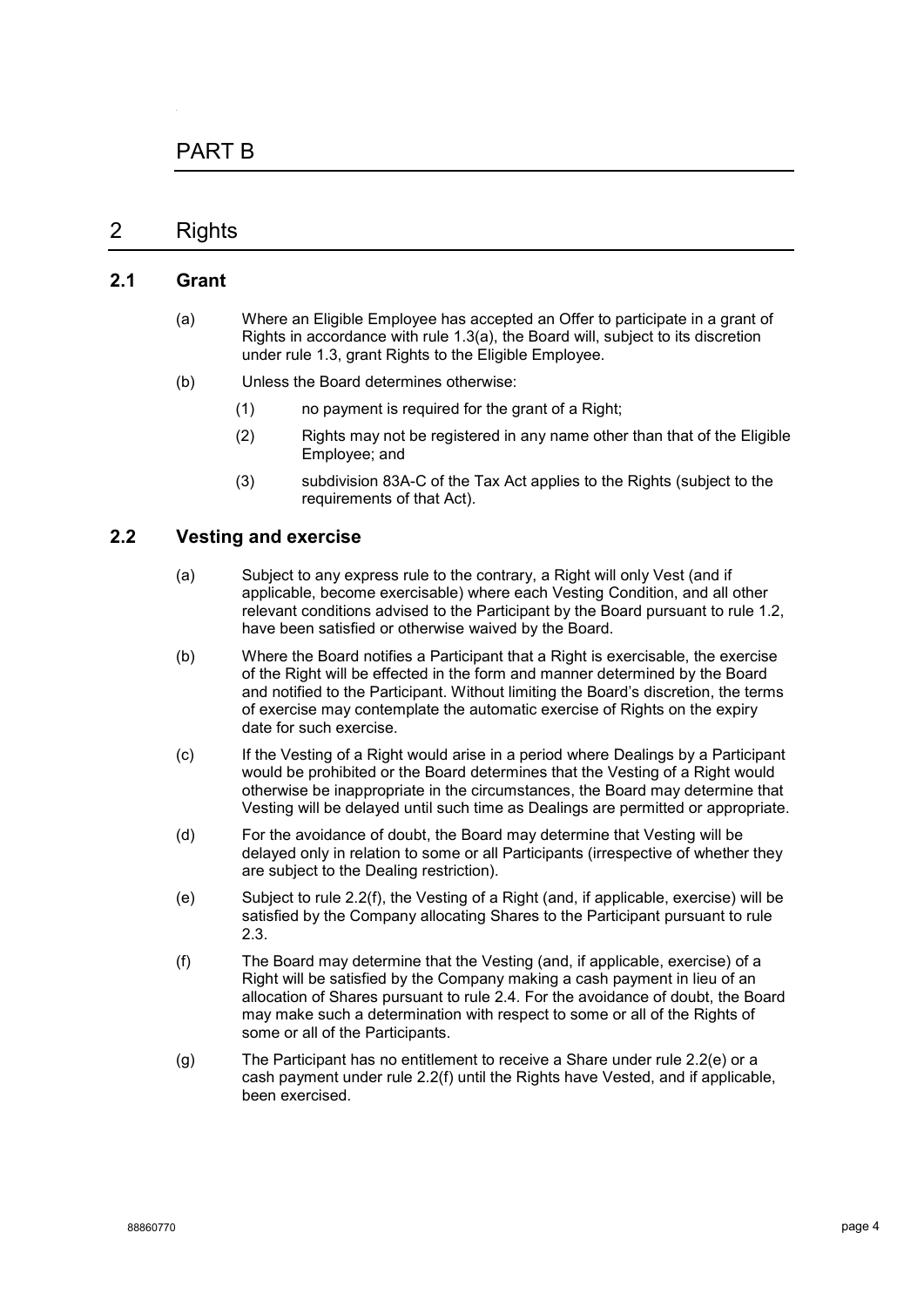- <span id="page-4-0"></span>(h) The Board may exercise its discretion to determine whether Rights that Vest will be satisfied by an allocation of Shares or by making a cash payment at any time prior to Vesting or exercise (if applicable) including, for the avoidance of doubt, at the time an Offer is made.
- (i) Vesting occurs on notification from the Company to the Participant that a Right has Vested pursuant to this rule [2.2.](#page-3-2)

#### <span id="page-4-1"></span>**2.3 Allocation**

- (a) Subject to rules [2.2\(f\)](#page-3-0) and [2.3\(b\),](#page-4-3) as soon as practicable following Vesting (and if applicable, exercise) of a Right the Board must issue to, procure the transfer to, or procure the setting aside for, the Participant the number of Shares in respect of which Rights have Vested or have been exercised (as applicable). No further action is required on the part of the Participant.
- <span id="page-4-3"></span>(b) In the case of Rights held by or on behalf of a Participant who is a Director, Vested Rights must be satisfied by Shares that have been purchased on market, unless:
	- (1) shareholders have approved the Director's participation in the EIP to the extent required under the Listing Rules; or
	- (2) no shareholder approval is required under the Listing Rules in respect of the Director's participation in the EIP.

#### <span id="page-4-4"></span><span id="page-4-2"></span>**2.4 Payment of cash equivalent**

- (a) Where the Board exercises its discretion under rule [2.2\(f\)](#page-3-0) to make a cash payment to a Participant in lieu of an allocation of Shares, the Company must pay to the Participant an amount equivalent to the value of the Shares underlying the relevant Rights that have Vested (and if applicable, been exercised) and that the Board determines will be settled by a cash payment under rule [2.2\(f\).](#page-3-0)
- (b) The amount of the cash payment referred to in rule [2.4\(a\)](#page-4-4) will be calculated by multiplying the number of Shares underlying the relevant Rights that the Board determines will be settled by a cash payment by the Current Market Price.
- (c) The Company may determine in its absolute discretion the currency in which amounts will be paid. If the payment under rule [2.4\(a\)](#page-4-4) is to be made in a currency other than Australian dollars, unless the Board determines otherwise, the foreign exchange rate applied will be the closing exchange rate of the relevant currency on the day prior to the date of Vesting (or, if applicable, exercise).

#### **2.5 Lapse of Rights**

A Right will lapse on the earliest to occur of:

- (a) 15 years after the date on which the Rights were allocated to the Participant, or any other date nominated as the expiry date in the Offer;
- (b) the Right lapsing in accordance with a provision of these Rules (including in accordance with a term of an Offer);
- (c) failure to meet a Vesting Condition or any other condition applicable to the Right within the Vesting Period; or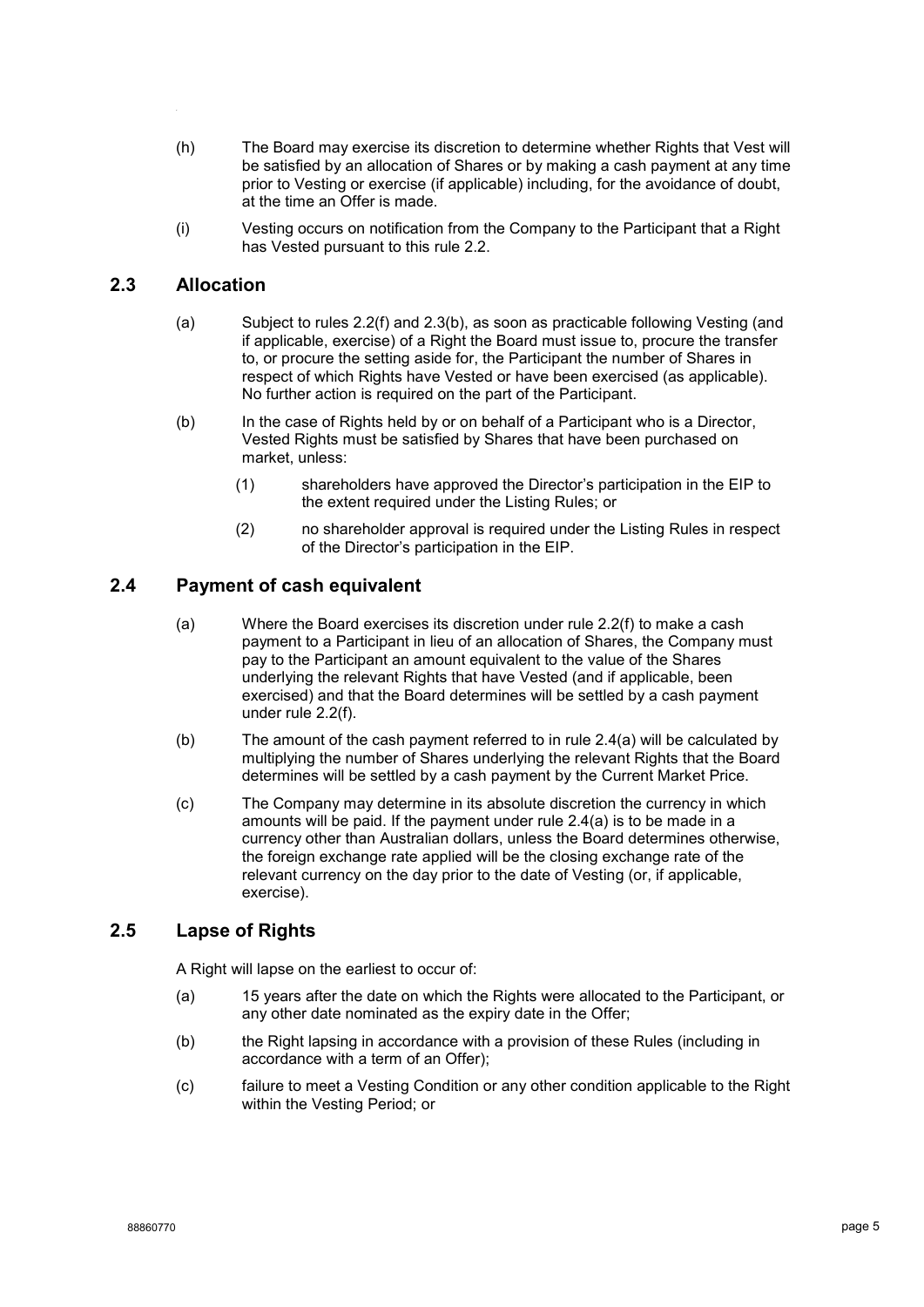(d) the receipt by the Company of a notice in writing from a Participant to the effect that the Participant has elected to surrender the Right.

### 3 Options

#### **3.1 Grant**

- (a) Where an Eligible Employee has accepted an Offer to participate in a grant of Options in accordance with rule [1.3\(a\),](#page-2-0) the Board will, subject to its discretion under rule [1.3\(b\),](#page-2-2) grant Options to the Eligible Employee.
- (b) Unless the Board determines otherwise:
	- (1) no payment is required for the grant of an Option; and
	- (2) Options may not be registered in any name other than that of the Eligible Employee; and
	- (3) subdivision 83A-C of the Tax Act applies to the Options (subject to the requirements of that Act).

### <span id="page-5-3"></span>**3.2 Vesting**

- (a) Subject to any express rule to the contrary, an Option granted under the EIP will only Vest and become exercisable where each Vesting Condition, and all other relevant conditions advised to the Participant by the Board pursuant to rule [1.2,](#page-1-0) have been satisfied or otherwise waived by the Board.
- (b) The exercise of any Option granted under the EIP will be effected in the form and manner determined by the Board and notified to the Participant. Without limiting the Board's discretion, the terms of exercise may allow for the cashless exercise of some or all of a Participant's Options under rule [3.3](#page-6-0) and may also permit the automatic exercise of Options on the expiry date for such exercise.
- (c) If the Vesting of an Option would arise in a period where Dealings by a Participant would be prohibited, or the Board determines that the Vesting of an Option would otherwise be inappropriate in the circumstances, the Board may determine that Vesting will be delayed until such time as Dealings are permitted or appropriate.
- (d) For the avoidance of doubt, the Board may determine that Vesting will be delayed only in relation to some or all Participants(irrespective of whether they are subject to the Dealing restriction).
- <span id="page-5-2"></span>(e) Subject to rule [3.2\(f\),](#page-5-1) the exercise of an Option will be satisfied by the Company allocating Shares to the Participant pursuant to rule [3.4.](#page-6-1)
- <span id="page-5-1"></span>(f) The Board may determine that the exercise of an Option will be satisfied by the Company making a cash payment in lieu of an allocation of Shares pursuant to rule [3.5.](#page-6-2) For the avoidance of doubt, the Board may make such a determination with respect to some or all of the Options of some or all of the Participants.
- (g) The Participant has no entitlement to receive a Share under rule [3.2\(e\)](#page-5-2) or a cash payment under rule [3.2\(f\)](#page-5-1) until the Options have been exercised.
- <span id="page-5-0"></span>(h) The Board may exercise its discretion to, determine whether Options that Vest will be satisfied by an allocation of Shares or by making a cash payment at any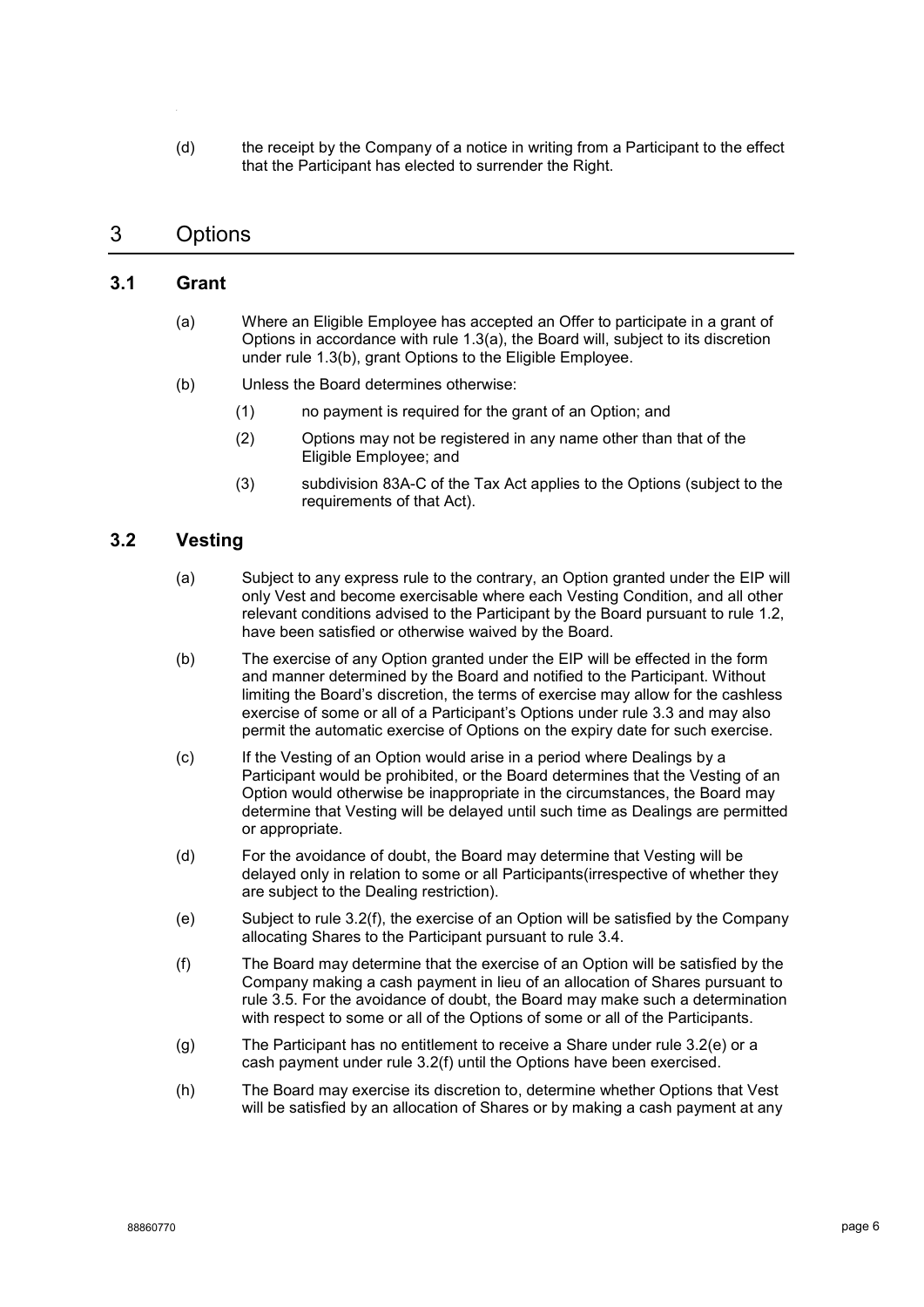time prior to exercise (including, for the avoidance of doubt, at the time an Offer is made).

(i) Vesting occurs on notification from the Company to the Participant that an Option has Vested pursuant to this rule [3.2.](#page-5-3)

#### <span id="page-6-0"></span>**3.3 Cashless Exercise Mechanism**

Where a Participant is permitted and elects to use the Cashless Exercise Mechanism to exercise Options:

- <span id="page-6-3"></span>(a) the value of Shares to be allocated to the Participant will be equal to the number of Options exercised multiplied by the Current Market Price of the Shares underlying the Options less the aggregate Exercise Price for those Options;
- (b) Only that number of Options that will result in the Participant being allocated a number of Shares equal to the value calculated in rule [3.3\(a\)](#page-6-3) will be allocated to the Participant (rounded down to the nearest whole number), and the balance of the Options that the Participant has requested to exercise will lapse;
- (c) the Participant will not be required to pay the Exercise Price in respect of the exercise of the Options.

#### <span id="page-6-1"></span>**3.4 Allocation following exercise**

- (a) Subject to rules [3.2\(f\)](#page-5-1) and [3.4\(b\),](#page-6-4) as soon as practicable following the exercise of an Option, the Board must issue to, procure the transfer to, or procure the setting aside for, the Participant the number of Shares in respect of which Options have been exercised. No further action is required on the part of the Participant.
- <span id="page-6-4"></span>(b) In the case of Options held by or on behalf of a Participant who is a Director, Vested Options must be satisfied by Shares that have been purchased on market, unless:
	- (1) shareholders have approved the Director's participation in the EIP to the extent required under the Listing Rules; or
	- (2) no shareholder approval is required under the Listing Rules in respect of the Director's participation in the EIP.

#### <span id="page-6-2"></span>**3.5 Payment of cash equivalent**

- (a) Where the Board exercises its discretion under rule [3.2\(f\)](#page-5-1) to make a cash payment to a Participant in lieu of an allocation of Shares, the Company must:
	- (1) refund any amount paid (if any) by the Participant to exercise those Options; and
	- (2) as soon as reasonably practicable, pay to the Participant an amount determined under rule [3.5\(b\).](#page-6-5)
- <span id="page-6-6"></span><span id="page-6-5"></span>(b) The amount of the cash payment referred to in rule  $3.5(a)(2)$  will be calculated by multiplying the number of Shares underlying the relevant Options by the Current Market Price, less any Exercise Price that would otherwise have been payable in respect of those Options.
- (c) The Company may determine in its absolute discretion the currency in which amounts will be paid. If the payment under rule [3.5\(a\)\(2\)](#page-6-6) is to be made in a currency other than Australian dollars, unless the Board determines otherwise,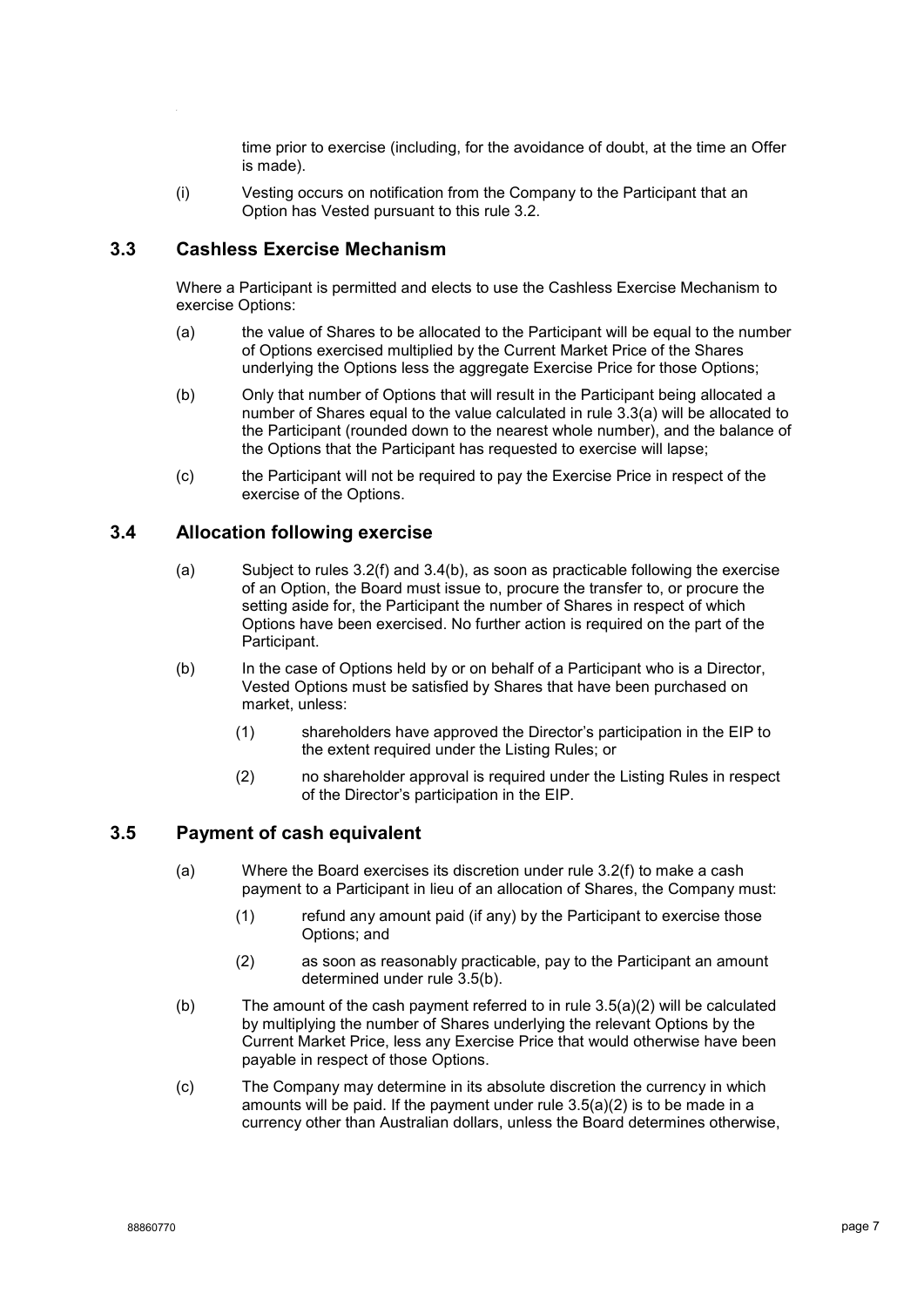the foreign exchange rate applied will be the closing exchange rate of the relevant currency on the day prior to the date of exercise.

#### **3.6 Lapse of Options**

An Option will lapse on the earliest to occur of:

- (a) 15 years after the date on which the Options were allocated to the Participant, or any other date nominated as the expiry date in the Offer;
- (b) the Option lapsing in accordance with a provision of these Rules (including in accordance with a term of an Offer);
- (c) failure to meet a Vesting Condition or any other condition applicable to the Option within the Vesting Period; or
- (d) the receipt by the Company of a notice in writing from a Participant to the effect that the Participant has elected to surrender the Option.

### 4 Restricted Shares

#### <span id="page-7-2"></span>**4.1 Allocation**

- (a) Where an Eligible Employee has accepted an Offer to participate in a grant of Restricted Shares in accordance with rule [1.3\(a\),](#page-2-0) the Board will, subject to rule [1.3\(b\)](#page-2-2) and rule [4.1\(b\),](#page-7-1) allocate the Restricted Shares in accordance with any timeframe specified in the Offer by either:
	- (1) issuing Restricted Shares to;
	- (2) procuring the transfer of Restricted Shares to; or
	- (3) procuring the setting aside of Restricted Shares for,

the Eligible Employee.

- <span id="page-7-1"></span>(b) If the allocation of a Restricted Share would arise in a period where Dealings by a Participant would be prohibited or the Board determines that the allocation of a Restricted Share would otherwise be inappropriate in the circumstances, the Board may determine that allocation will be delayed until such time as Dealings are permitted or appropriate.
- (c) For the avoidance of doubt, the Board may determine that allocation will be delayed only in relation to some or all Participants (irrespective of whether they are subject to the Dealing restriction).
- (d) Unless the Board determines otherwise:
	- (1) no payment is required for the grant of a Restricted Share (other than a Restricted Share purchased pursuant to rule [4.2\)](#page-7-0); and
	- (2) Restricted Shares may not be registered in any name other than that of the Eligible Employee or the Trustee.

#### <span id="page-7-0"></span>**4.2 Restricted Shares purchased by salary or fee sacrifice**

Notwithstanding anything else in these Rules: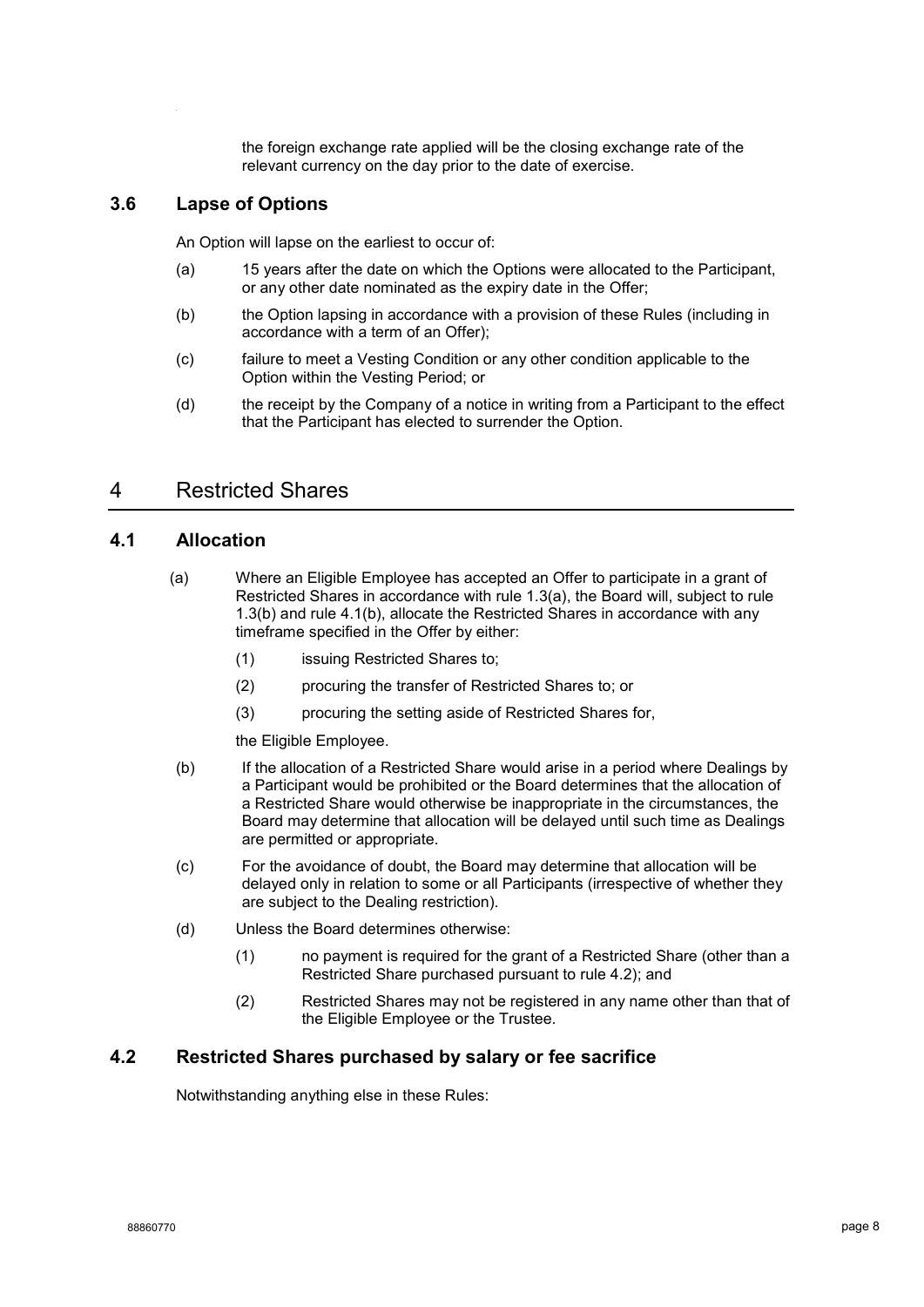- (a) Offers of Restricted Shares made pursuant to this rule [4.2](#page-7-0) constitute Offers made under a separate salary sacrifice provision of these Rules.
- (b) Subdivision 83A-C of the Tax Act applies to Offers made pursuant to this separate salary sacrifice provision of these Rules.
- (c) Offers made pursuant to this separate provision will allow a Participant to agree to acquire Restricted Shares in return for a reduction in the Participant's pre-tax remuneration that would not have happened apart from that Offer of not more than A\$5,000 per year ending 30 June (or such other amount specified by subsection 83A-105(4) of subdivision 83A-C of the Tax Act to be the maximum amount of discount to which that subsection can apply).

#### <span id="page-8-0"></span>**4.3 Restricted Shares that are tax-exempt**

Notwithstanding anything else in these Rules:

- (a) Offers of Restricted Shares made pursuant to this rule [4.3](#page-8-0) constitute Offers made under a separate tax-exempt provision of these Rules.
- (b) Subdivision 83A-B of the Tax Act applies to Offers made pursuant to this tax exempt provision of these Rules.
- (c) A Restricted Share allocated to a Participant under this rule [4.3](#page-8-0) will be subject to a restriction period from the date that the Restricted Shares are allocated until the earlier of:
	- (1) the date that is three years from the date of allocation (or such other period that may be required under Subdivision 83A-B of the Tax Act, including such earlier time as the Commissioner of Taxation allows in accordance with section 83A-45(5) of the Tax Act); and
	- (2) the date on which the Participant ceases to be employed by the Group.
- (d) Restricted Shares allocated to a Participant under this tax-exempt provision of the Rules cannot be forfeited.

#### <span id="page-8-2"></span><span id="page-8-1"></span>**4.4 Cessation of restrictions**

- (a) Subject to any express rule to the contrary, a Share only ceases to be a Restricted Share (i.e. Vests) where:
	- (1) the Vesting Period and each other relevant condition (including all Vesting Conditions) advised to the Participant by the Board pursuant to rule [1.2](#page-1-0) have been satisfied or otherwise waived by the Board; and
	- (2) the Company notifies the Participant that the restrictions in respect of the Restricted Share have ceased or no longer apply.
- (b) Subject to the terms of an Offer and the Securities Trading Policy, when a Share ceases to be a Restricted Share, all restrictions on disposing of, or otherwise Dealing with, that Share, as set out in these Rules or the terms of an Offer, will cease.
- (c) If the Vesting of a Restricted Share would arise in a period where Dealings by a Participant would be prohibited or the Board determines that Vesting of a Restricted Share would otherwise be inappropriate in the circumstances, the Board may determine that Vesting will be delayed until such time as Dealings are permitted or appropriate.
- (d) For the avoidance of doubt, the Board may determine that Vesting will be delayed only in relation to some or all of the Participants who hold Restricted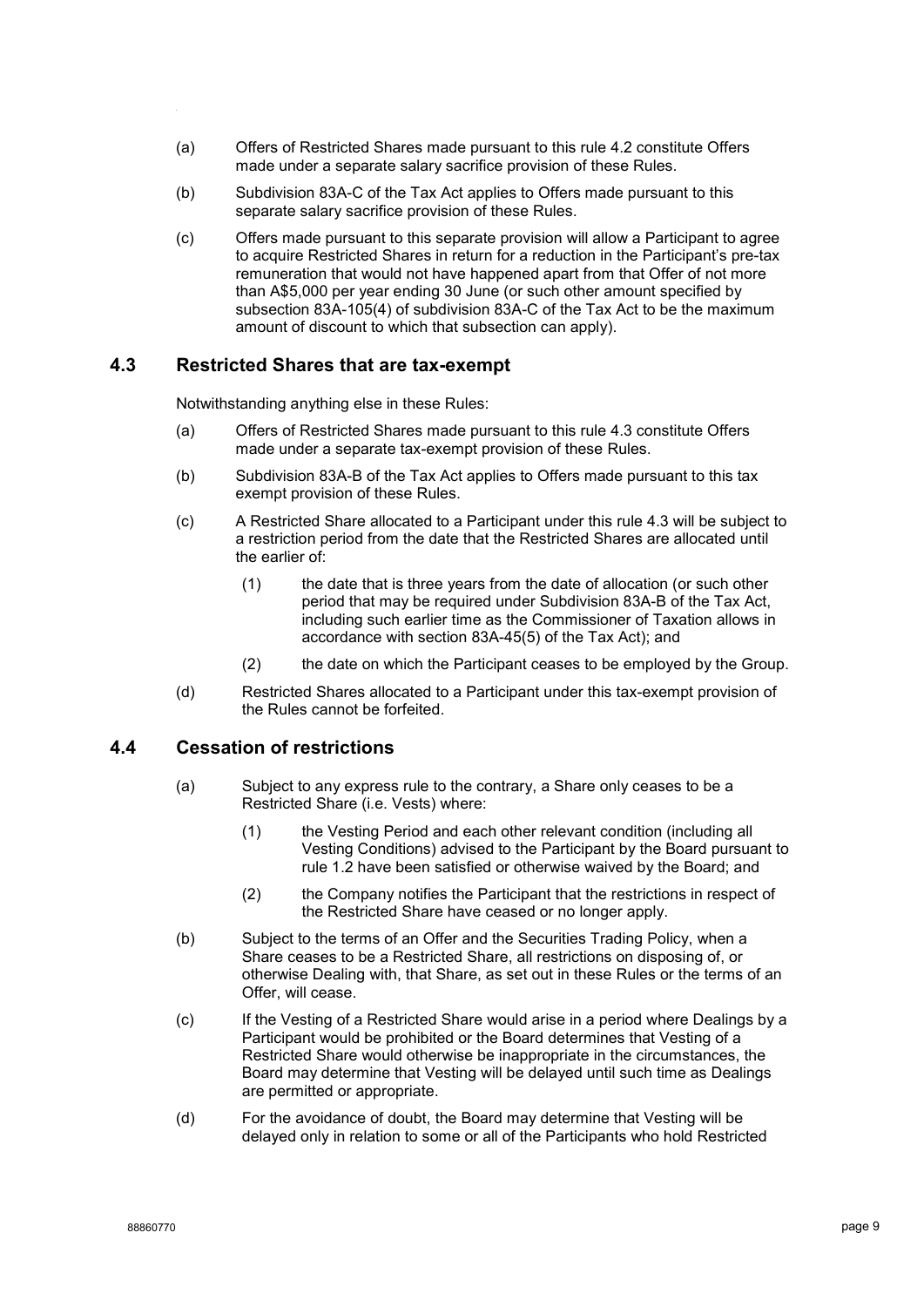Shares under the EIP (irrespective of whether they are subject to the Dealing restriction).

- (e) Unless provided otherwise in the terms of an Offer, when a Share that is held by the Trustee on behalf of a Participant ceases to be a Restricted Share, the Trustee will continue to hold the Share on trust on behalf of the Participant until such time as the Participant, or the Company on behalf of the Participant, directs the Trustee to:
	- (1) transfer the Share into the Participant's name or another account to be held on the Participant's behalf; or
	- (2) sell the Share and pay the proceeds of sale (net of any applicable brokerage, commission, stamp duty or other transaction costs) to the Participant.

#### **4.5 Forfeiture of Restricted Shares**

Subject to rule [4.3\(d\),](#page-8-1) a Restricted Share will be forfeited on the earliest to occur of:

- (a) the Restricted Share being forfeited in accordance with a provision of these Rules (including in accordance with a term of an Offer);
- (b) the failure to meet a Vesting Condition or any other condition applicable to the Restricted Share within the Vesting Period; or
- (c) the receipt by the Company of a notice in writing from a Participant to the effect that the Participant has elected to surrender the Restricted Share.

#### 5 Units

#### **5.1 Grant**

- (a) Where an Eligible Employee has accepted an Offer to participate in a grant of Units in accordance with rule [1.3\(a\),](#page-2-0) the Board will, subject to its discretion under rule [1.3\(b\),](#page-2-2) grant Units to the Eligible Employee.
- (b) Unless the Board determines otherwise:
	- (1) no payment is required for the grant of a Unit; and
	- (2) Units may not be recorded in any name other than that of the Eligible Employee.

#### <span id="page-9-0"></span>**5.2 Vesting**

- (a) Subject to any express rule to the contrary, a Unit granted under the EIP will only Vest where each Vesting Condition, and all other relevant conditions advised to the Participant by the Board pursuant to rule [1.2,](#page-1-0) have been satisfied or otherwise waived by the Board.
- (b) If the Vesting of a Unit would arise in a period where Dealings by a Participant would be prohibited, or the Board determines that the Vesting of a Unit would otherwise be inappropriate in the circumstances, the Board may determine that Vesting will be delayed until such time as Dealings are permitted.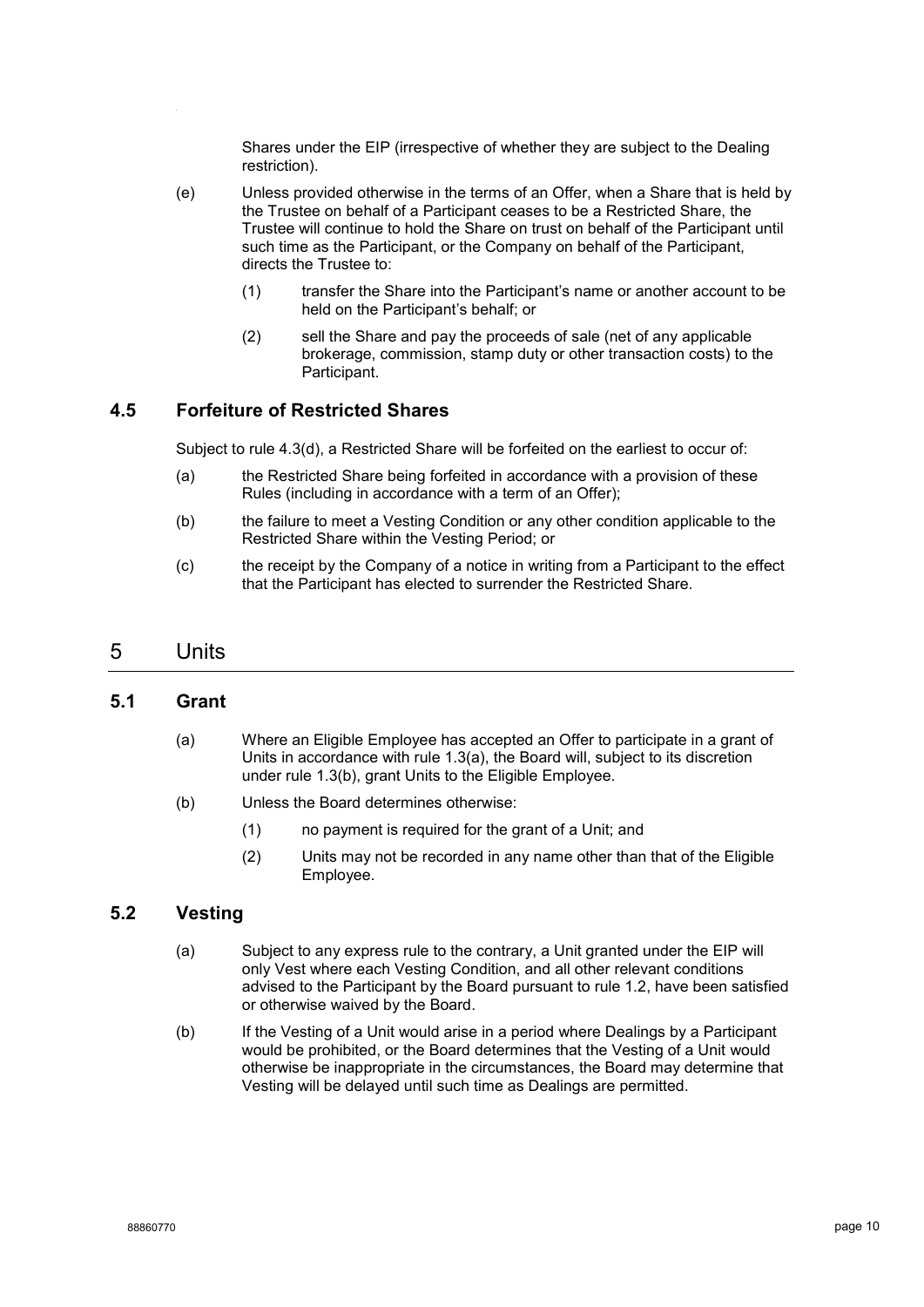- (c) For the avoidance of doubt, the Board may determine that Vesting will be delayed only in relation to some or all Participants (irrespective of whether they are subject to the Dealing restriction).
- (d) The Vesting of a Unit will be satisfied by the Company making a cash payment in accordance with rule [5.3.](#page-10-0)
- (e) Vesting occurs on notification from the Company to the Participant that a Unit has Vested pursuant to this rule [5.2.](#page-9-0)

#### <span id="page-10-2"></span><span id="page-10-0"></span>**5.3 Payment of cash amount**

- (a) As soon as practicable following Vesting of a Unit in accordance with rule [5.2,](#page-9-0) the Company must make the cash payment referred to in rule [5.3\(b\)](#page-10-1) for each Unit that has Vested. No further action is required on the part of the Participant.
- <span id="page-10-1"></span>(b) In order to satisfy its obligation under rule [5.3\(a\),](#page-10-2) the Company must pay to the Participant an amount equivalent to the cash value of Units that have Vested.
- (c) Unless otherwise specified in the terms of an Offer, the amount of the cash payment referred to in rule [5.3\(b\)](#page-10-1) will be calculated by multiplying the number of Units that have Vested by the Current Market Price.
- (d) The Company may determine in its absolute discretion the currency in which amounts will be paid. If the payment under rule [5.3\(b\)](#page-10-1) is to be made in a currency other than Australian dollars, unless the Board determines otherwise, the foreign exchange rate applied will be the closing exchange rate of the relevant currency on the day prior to the date of Vesting.

#### **5.4 Lapse of Units**

A Unit will lapse on the earliest to occur of:

- (a) the Unit lapsing in accordance with a provision of these Rules (including in accordance with a term of an Offer);
- (b) failure to meet a Vesting Condition or any other condition applicable to the Unit within the Vesting Period; or
- (c) the receipt by the Company of a notice in writing from a Participant to the effect that the Participant has elected to surrender the Unit.

#### PART C

#### <span id="page-10-3"></span>6 Prohibited Dealings

- (a) Subject to the Securities Trading Policy, any Dealing in respect of a Plan Security prior to Vesting is prohibited unless:
	- (1) the Board determines otherwise; or
	- (2) the Dealing is required by law and the Participant has provided satisfactory evidence to the Company of that fact.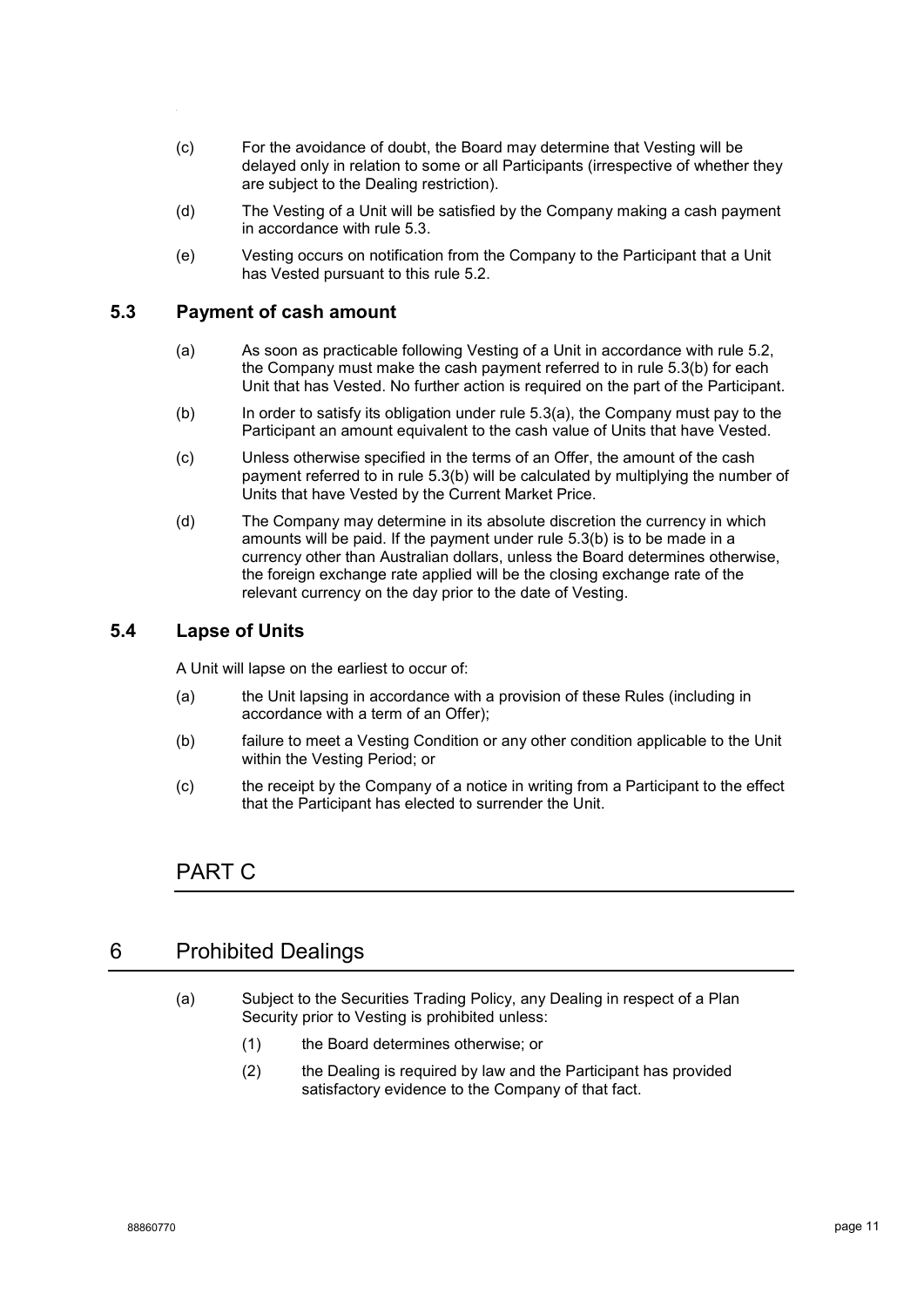- (b) Where, in the opinion of the Board, a Participant Deals with a Right, Option or Unit in contravention of rule [6\(a\),](#page-10-3) the Right, Option or Unit will immediately lapse.
- (c) Where, in the opinion of the Board, the Participant (or the Trustee at the Participant's direction) Deals with a Restricted Share in contravention of rule [6\(a\),](#page-10-3) the Restricted Share is deemed to immediately be forfeited.
- <span id="page-11-1"></span>(d) The Board may, at its discretion, impose restrictions on Dealing in respect of any Shares allocated under the EIP (including on Vesting or exercise of Rights or Options) and may implement any procedure it considers appropriate to enforce such restrictions.
- (e) If permitted by the terms of an Offer, a Participant may request that the Board impose restrictions on Dealing in respect of any Shares allocated under the EIP (including on Vesting or exercise of Rights or Options). The Board has the discretion to accept or reject such a request and to implement any procedure it considers appropriate to enforce such restrictions.

### <span id="page-11-0"></span>7 Reduction in benefits

#### **7.1 Reasons for reducing benefits**

- (a) The Board may do any of the things in rule [7.2](#page-12-0) where, in the opinion of the Board:
	- (1) a Participant:
		- (A) has acted fraudulently or dishonestly;
		- (B) has engaged in gross misconduct;
		- (C) has engaged in an act which may impact negatively on the reputation of the Company, the Group or any Group company;
		- (D) has breached his or her duties or obligations to the Group (including acting in breach of the terms and conditions of their employment and / or the Group's Code of Conduct or any other Group policy, as amended or replaced from time to time);
		- (E) is convicted of an offence or has a judgment entered against them in connection with the affairs of the Group;
	- (2) a Participant's Plan Securities Vest or may Vest as a result of the fraud, dishonesty, negligence or breach of duties or obligations of any other person (including, where applicable, a breach by that person of the terms and conditions of their employment and / or the Group's Code of Conduct, as amended or replaced from time to time) and, in the opinion of the Board, the Plan Securities will not or would not have otherwise Vested;
	- (3) the Company (or another Group company) is required or entitled to reclaim remuneration from a Participant or reduce a Participant's remuneration outcome under one or more of the following:
		- (A) law;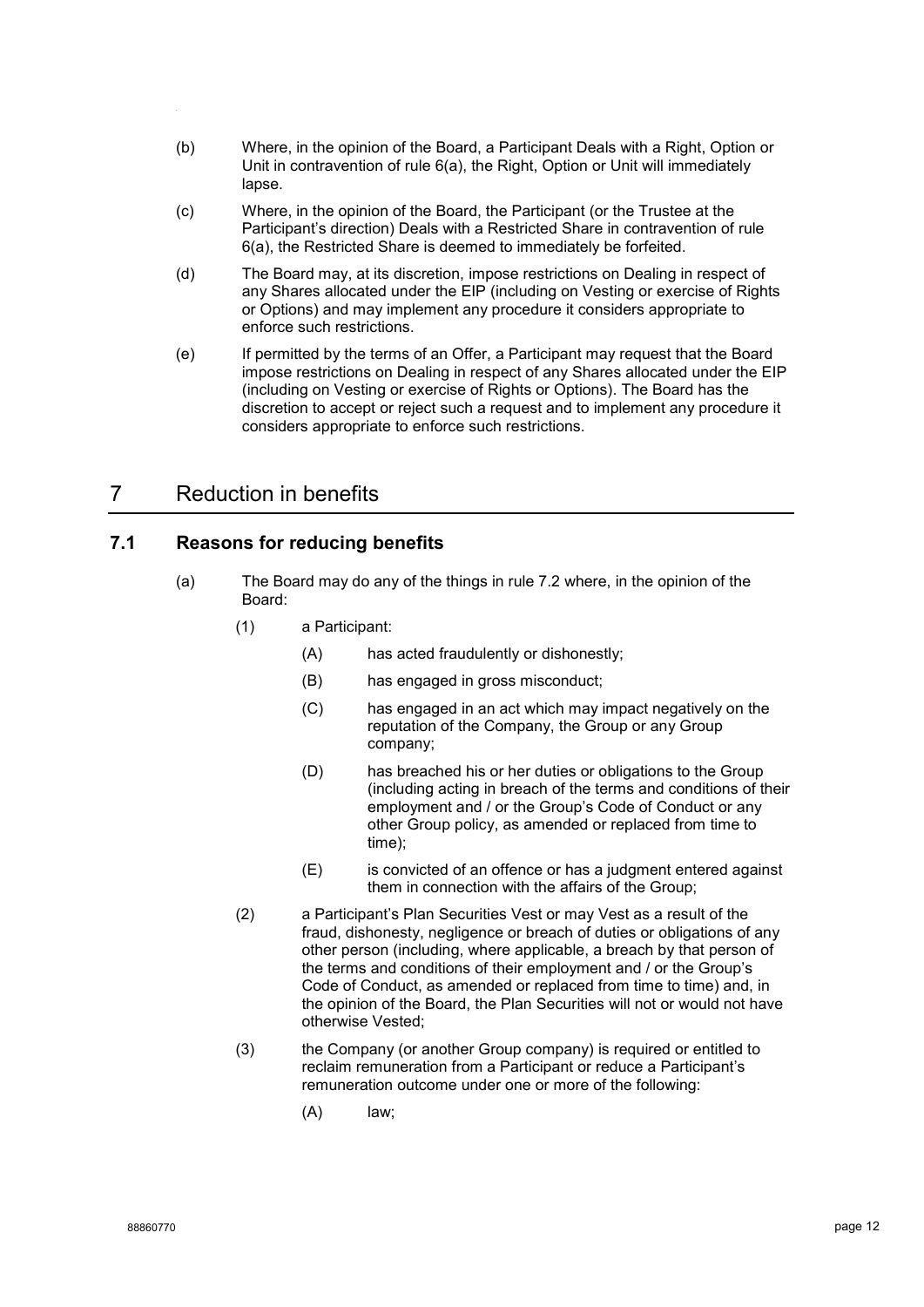- (B) regulation, including a direction from a regulator;
- (C) contract; or
- (D) Group policy (as amended from time to time).
- (4) Vesting of some or all of the Participant's unvested Plan Securities is not justified or supportable, having regard to any one or more of the following:
	- (A) the personal performance and/or conduct of a Participant;
	- (B) the performance of the business unit or function in which the Participant is employed or for which they have accountability, or which is relevant in relation to the Participant's role;
	- (C) the performance of the Group; and
	- (D) any other factor which the Board reasonably determines is appropriate to take into account in relation to the Participant's entitlements under the EIP; or
- (5) a significant unexpected or unintended consequence or outcome has occurred which impacts the Group or a Group company, including where the original expected performance outcomes which the Plan Securities were intended to incentivise have not been realised, or where there is a Financial Misstatement Circumstance.

#### <span id="page-12-0"></span>**7.2 Reduction in benefits**

- (a) The Board may determine that any or all of the following occur:
	- (1) a Participant's entitlement to Plan Securities or Shares (including Shares received on Vesting of Plan Securities) may be reduced or extinguished through lapse or forfeiture (as applicable); or
	- (2) a Participant must pay or repay (as the case may be) to the Company as a debt:
		- (A) all or part of the net proceeds of sale where Shares allocated under the EIP have been sold;
		- (B) any cash payment received pursuant to these Rules; and/or
		- (C) any dividends or distributions received in respect of Shares allocated under the EIP; or
	- (3) the restrictions on disposing or otherwise Dealing with a Participant's Restricted Shares are extended.

#### **7.3 Delay and suspension**

- (a) In circumstances where:
	- (1) the Board is considering the application of this rule [7;](#page-11-0)
	- (2) a Participant is under investigation by the Group, a Group company or an external third party; or
	- (3) any other circumstances specified in an Offer apply,

the Board may determine that any or all of the following will occur: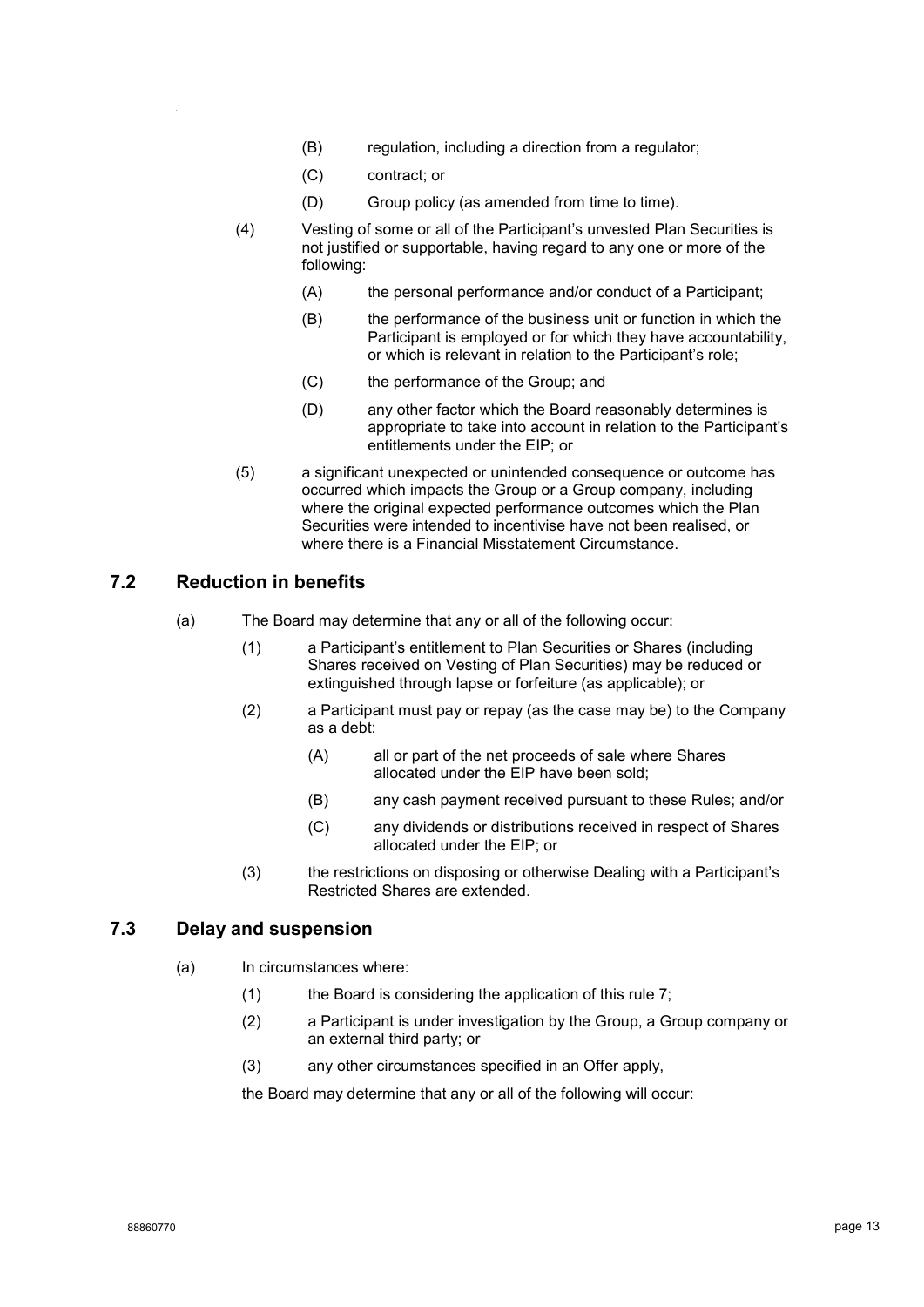- (4) the Vesting, exercise and/or allocation of a Participant's Plan Securities may be delayed or suspended (as appropriate); or
- (5) the restrictions on disposing or otherwise Dealing with a Participant's Restricted Shares are extended.

#### **7.4 Offer letters**

The Board may specify in an Offer additional circumstances in which a Participant's entitlement to Plan Securities or Shares or cash received on vesting of Plan Securities may be reduced or extinguished in order to prevent the Participant from obtaining an inappropriate benefit.

### <span id="page-13-3"></span>8 Forfeiture of Shares

- (a) Where Shares (including Restricted Shares) are forfeited in accordance with these Rules and the Shares are held by the Participant, the Participant is deemed to have agreed to dispose of his or her legal and/or beneficial interest (as appropriate) in such Shares for total aggregate consideration of A\$1.00 for all of his or her Shares and the Shares will be transferred into the name of the Company's nominee who will then hold full legal and beneficial title to those Shares.
- (b) Where Shares (including Restricted Shares) are forfeited in accordance with these Rules and the Shares are held by the Trustee, the Participant's rights in the Shares will be extinguished for total aggregate consideration of A\$1.00 and the Shares will be held as general trust property in accordance with the terms of the Trust Deed. The Board may, at any time in the future, direct the Trustee to hold the Shares for the benefit of a different Participant.
- (c) Where a Participant forfeits Shares allocated to him or her on exercise of Options pursuant to these Rules, the Company may, but need not, repay to the Participant any Exercise Price paid by the Participant in respect of the forfeited Shares.

### <span id="page-13-0"></span>9 Cessation of employment

#### <span id="page-13-2"></span><span id="page-13-1"></span>**9.1 Board discretion on cessation**

- (a) The Board, in its discretion, may determine that some or all of a Participant's unvested Plan Securities, as applicable:
	- (1) lapse;
	- (2) are forfeited;
	- (3) Vest (immediately or subject to conditions);
	- (4) are only exercisable for a prescribed period and will otherwise lapse;
	- (5) are no longer subject to some of the restrictions (including any Vesting Condition) that previously applied; and/or
	- (6) are subject to modified Vesting Conditions than those that previously applied,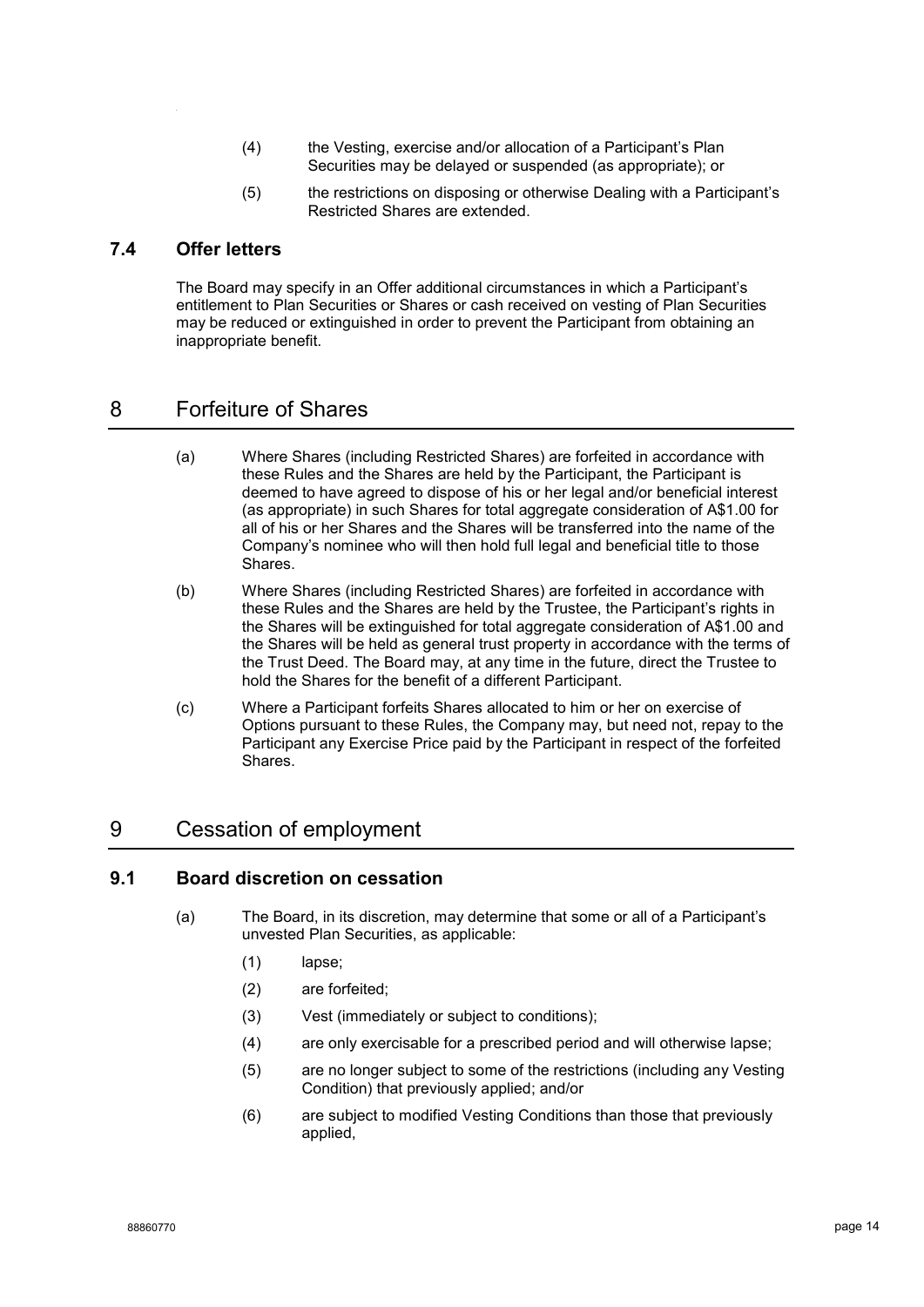as a result of the Participant ceasing to be an employee of the Group.

- (b) The Board may specify in the Offer to the Participant (in accordance with rule [1.2\)](#page-1-0) how the Participant's Plan Securities will be treated on cessation of employment. The applicable treatment may vary depending on the circumstances in which the Participant ceases to be an employee of the Group. In specifying a cessation treatment to apply to an Offer, the Board may preserve some or all of its discretion under rule [9.1.](#page-13-1)
- (c) Notwithstanding anything else in this rule [9,](#page-13-0) where:
	- (1) a Participant ceases their employment with a Group company; and
	- (2) the reason for the cessation is due to the transfer of the Participant's employment to another Group company or a company in which the Group Company has an interest of 51% or more; and
	- (3) prior to the Participant ceasing employment, the CEO of the Company (or their delegate) consented to the transfer,

the Participant will be treated as though their employment did not cease and rules [9.1\(a\)](#page-13-2) and [9.2](#page-14-0) do not apply, unless the Board determines otherwise.

#### <span id="page-14-3"></span><span id="page-14-0"></span>**9.2 Post cessation discretions**

- <span id="page-14-2"></span>(a) The Board may exercise any of the post cessation discretions in rule [9.2\(b\)](#page-14-1) in respect of a Participant who has:
	- (1) ceased to be employed by the Group; and
	- (2) received or may receive remuneration or favourable treatment under the EIP or any other plan or agreement with the Group in connection with their cessation of employment (including where entitlements Vest or remain on foot after cessation of employment in accordance with their terms),

where the Board determines in good faith that:

- (3) the Participant has breached a Post Cessation Covenant; or
- (4) a change in the Participant's circumstances since he or she ceased to be employed by the Group means that it is no longer appropriate for the Participant to retain the benefits outlined in rule [9.2\(a\)\(2\)](#page-14-2) above. Such circumstances may include, for example, where the Participant purported to retire from the workforce and subsequently recommences substantial employment in the workforce.
- <span id="page-14-1"></span>(b) For the purposes of rule [9.2\(a\),](#page-14-3) the Board may do any one or more of the following:
	- (1) deem any unvested Plan Securities of the Participant to have lapsed or be forfeited with effect from the date determined by the Board;
	- (2) deem all or any Shares (including Restricted Shares) allocated to a Participant on Vesting of Plan Securities, which are still held by or on behalf of the Participant, to be forfeited;
	- (3) where any Shares allocated to a Participant on Vesting of Plan Securities have been sold by or on behalf of the Participant, require the Participant to pay all or part of the net proceeds of that sale to the Company as a debt; and/or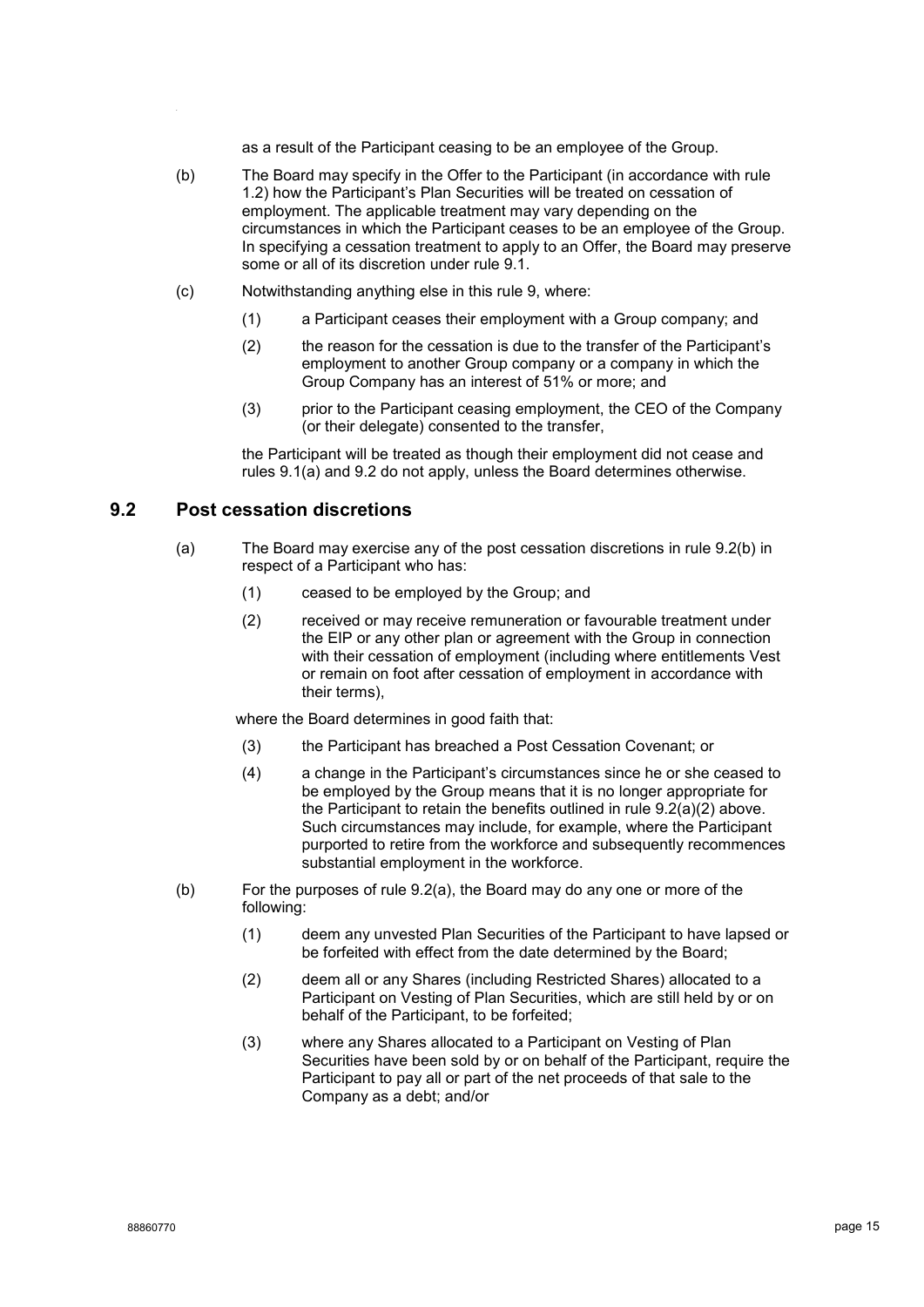(4) where cash has been allocated to a Participant on Vesting of Plan Securities, including in the form of a dividend or equivalent payment made under rule [12,](#page-17-0) require the Participant to repay all or part of the cash to the Company as a debt.

#### **9.3 Approved leave of absence**

Subject to applicable laws, at the discretion of the Board, a Participant who is granted an approved leave of absence and who exercises their right to return to work under any applicable award, enterprise agreement, other agreement, statute or regulation may be treated as not having ceased to be an employee for the purposes of this rule [9.](#page-13-0) Whether a Participant who is granted leave without pay is deemed to have ceased employment will be determined with reference to the Group's policies and any applicable laws.

### 10 Change of Control

#### <span id="page-15-2"></span><span id="page-15-1"></span>**10.1 Change of Control Events**

- (a) Where there is a Change of Control Event, the Board may determine that all or a specified number of a Participant's Plan Securities Vest or cease to be subject to restrictions (as applicable). For the avoidance of doubt:
	- (1) a Change of Control Event does not include an internal reorganisation of the structure, business and/or assets of the Group; and
	- (2) subject to rule [10.1\(b\),](#page-15-0) if the Board does not make a determination pursuant to this rule [10.1\(a\),](#page-15-1) then all of a Participant's Plan Securities will remain on foot subject to the original terms of grant.
- <span id="page-15-0"></span>(b) Without limiting rule [10.1\(a\),](#page-15-1) where there is an actual change in the Control of the Company then, unless the Board determines otherwise, all unvested Plan Securities will immediately Vest or cease to be subject to restrictions (as applicable) on a pro rata basis having regard to the portion of the Vesting Period that has elapsed.
- (c) Any unvested Plan Securities that do not Vest under rule [10.1\(a\)](#page-15-1) or [10.1\(b\)](#page-15-0) will lapse, unless the Board determines a different treatment.
- (d) Notwithstanding the default treatment set out in these Rules, the Board may specify in the Offer to the Participant (in accordance with rule [1.2\)](#page-1-0) a particular treatment that will apply to unvested Plan Securities in the context of a Change of Control Event.

#### **10.2 Notification of Vesting**

Where some or all of a Participant's Plan Securities Vest pursuant to rule [10.1,](#page-15-2) the Board will, as soon as reasonably practicable, give written notice to each Participant of the number of Plan Securities that have Vested.

#### <span id="page-15-3"></span>**10.3 Treatment of Vested Plan Securities**

(a) The Board has the discretion to determine the treatment of all Vested Plan Securities (including those that Vest in accordance with rule [10.1\)](#page-15-2) where a Change of Control Event occurs.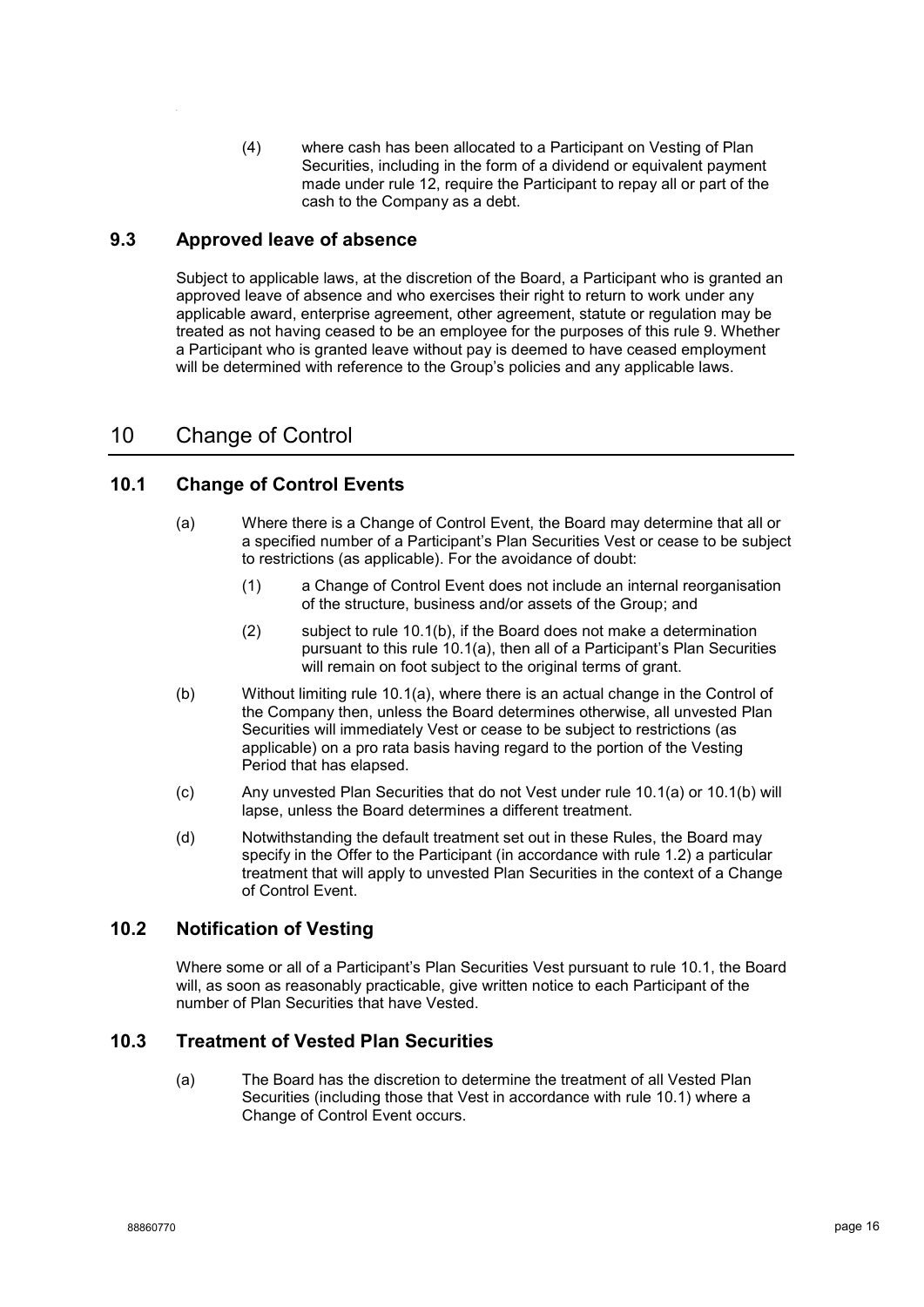- (b) Without limiting rule [10.3\(a\),](#page-15-3) where there is an actual change in the Control of the Company then, unless the Board determines otherwise:
	- (1) all Vested Options, and where Rights are exercisable, all Vested Rights, will be exercisable for a period of [3] months from the actual change in the Control of the Company and will lapse if not exercised within the specified period; and
	- (2) any restrictions on Dealing imposed by the Board on Vested Plan Securities will cease to have effect.

#### <span id="page-16-0"></span>**10.4 Acquisition of shares in Acquiring Company**

- $(a)$  If:
	- (1) a company (**Acquiring Company**) obtains Control of the Company as a result of a Change of Control Event; and
	- (2) the Company and the Acquiring Company agree,

subject to applicable laws (including the Listing Rules) a Participant may, on:

- (3) Vesting (and, if applicable, exercise) of Rights; or
- (4) exercise of Options,

be provided with shares of the Acquiring Company or its parent or its subsidiary in lieu of Shares in such manner as the Company and the Acquiring Company may agree (including by a replacement security or exchange of Shares issued on Vesting or exercise) and on substantially the same terms and on substantially the same conditions but with any necessary or appropriate adjustments to the number and kind of shares.

(b) If rule [10.4\(a\)](#page-16-0) applies, the Participant appoints the Company as his or her agent to do anything necessary to give effect to this arrangement, including agreeing to become a member of the Acquiring Company or its parent, (as applicable).

#### <span id="page-16-2"></span><span id="page-16-1"></span>**10.5 Divestment of material business or subsidiary**

- (a) Where the Company divests a business designated by the Board for this purpose as "material", the Board may make special rules that apply to some or all of the Plan Securities of some or all of the Participants.
- (b) Without limiting the Board's discretion in rule [10.5\(a\),](#page-16-1) such rules may include varying any Vesting Conditions and/or any other relevant conditions advised to a Participant and deeming that a Participant remain an employee of the Group for a specific period for the purposes of the relevant Offers.
- (c) As soon as reasonably practicable after making any special rules under this rule [10.5,](#page-16-2) the Board will give notice in writing of those special rules to any affected Participant.

### <span id="page-16-3"></span>11 Power to adjust Rights, Units and/or Options and the Exercise **Price**

(a) Options and Rights carry no entitlement to participate in new issues of Shares by the Company prior to the Vesting and exercise (if applicable) of the Right or Option.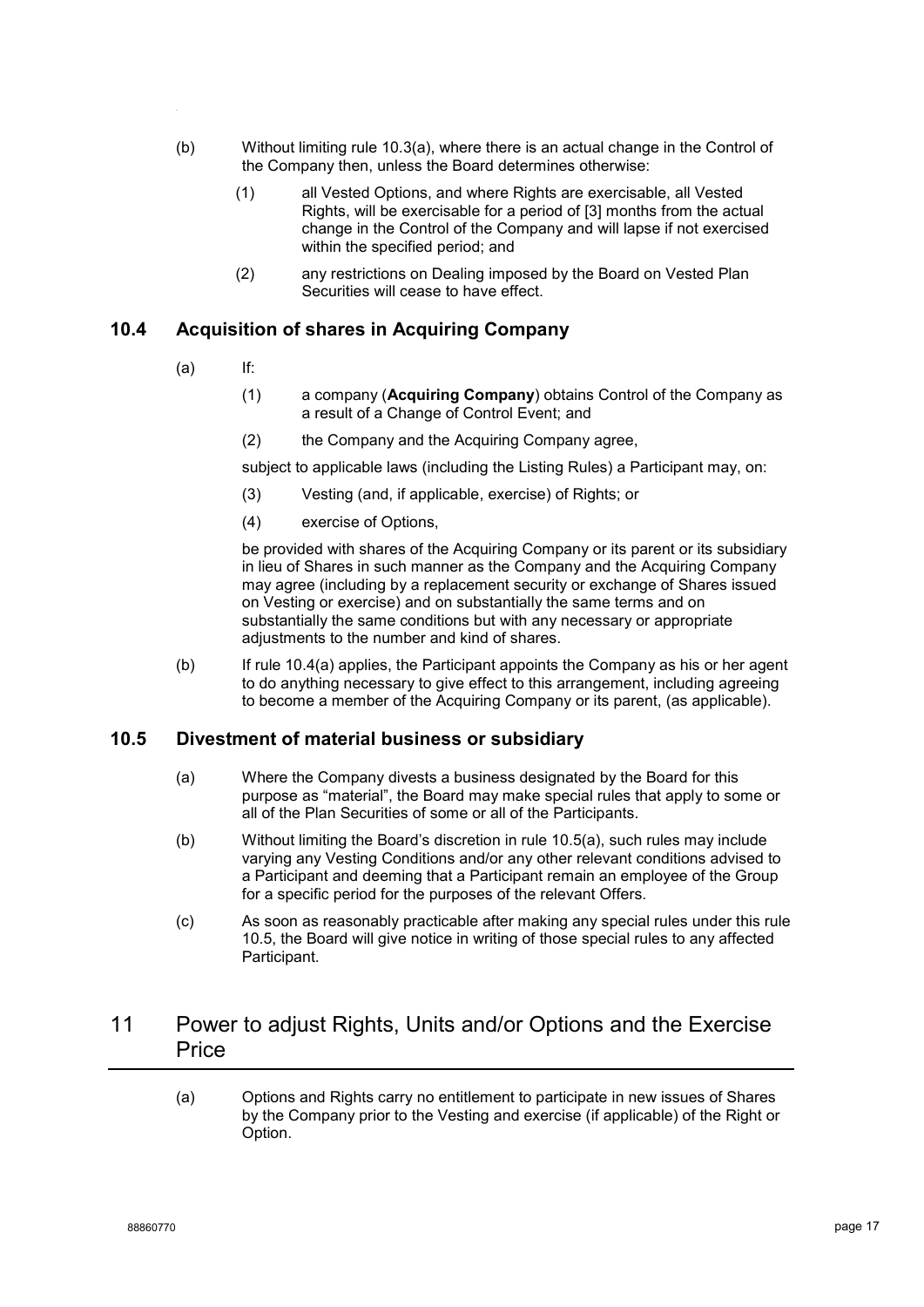- <span id="page-17-5"></span>(b) Subject to rule [11\(c\),](#page-17-1) prior to the allocation of Shares (or payment of a cash equivalent) to a Participant on Vesting (and, if applicable, exercise) of Rights, Units or exercise of Options, the Board may grant additional Rights, Units or Options or make any adjustments it considers appropriate to the terms of a Right, Unit and/or Option granted to that Participant in order to minimise or eliminate any material advantage or disadvantage to a Participant resulting from a corporate action by, or capital reconstruction in relation to, the Company, including but not limited to any return of capital. Adjustments that may be made include adjustments to:
	- (1) the number of Rights, Units or Options to which the Participant is entitled;
	- (2) the number of Shares to which the Participant is entitled on Vesting (and, if applicable, exercise) of Rights or exercise of Options;
	- (3) any amount payable on Vesting of Rights (and if applicable exercise) or exercise of Options (including the Exercise Price); or
	- (4) a combination of any of paragraphs [\(1\),](#page-17-2) [\(2\)](#page-17-3) and [\(3\)](#page-17-4) above.
- <span id="page-17-4"></span><span id="page-17-3"></span><span id="page-17-2"></span><span id="page-17-1"></span>(c) Without limiting rule [11\(b\),](#page-17-5) if:
	- (1) Shares are issued pro rata to the Company's shareholders generally by way of a rights issue, Options will be adjusted in accordance with ASX Listing Rule 6.22.2 (or any replacement rule);
	- (2) Shares are issued pro rata to the Company's shareholders generally by way of a bonus issue (other than an issue in lieu of dividends or by way of a dividend reinvestment) involving capitalisation of reserves or distributable profits, Options and Rights will be adjusted in the manner allowed or required by the ASX Listing Rules; or
	- (3) any reorganisation (including consolidation, subdivision, reduction or return) of the issued capital of the Company is effected, Options and Rights will be adjusted in the manner required by the ASX Listing Rules.
- (d) Where additional Rights, Units or Options are granted to the Participant under this rule [11,](#page-16-3) such Rights, Units or Options will be subject to the same terms and conditions as the original Rights, Units or Options granted to the Participant (including without limitation, any Vesting Conditions), unless the Board determines otherwise.
- (e) The Board must, as soon as reasonably practicable after making any additional grants or adjustments under this rule [11,](#page-16-3) give notice in writing to any affected Participant.

### <span id="page-17-0"></span>12 Dividends and other rights

#### <span id="page-17-6"></span>**12.1 Dividends and other rights associated with Shares**

(a) Subject to the terms of any Trust Deed (if applicable) or Offer, the following rules apply in respect of Shares allocated to, or on behalf of, a Participant under this EIP (including Restricted Shares allocated under rule [4.1\)](#page-7-2):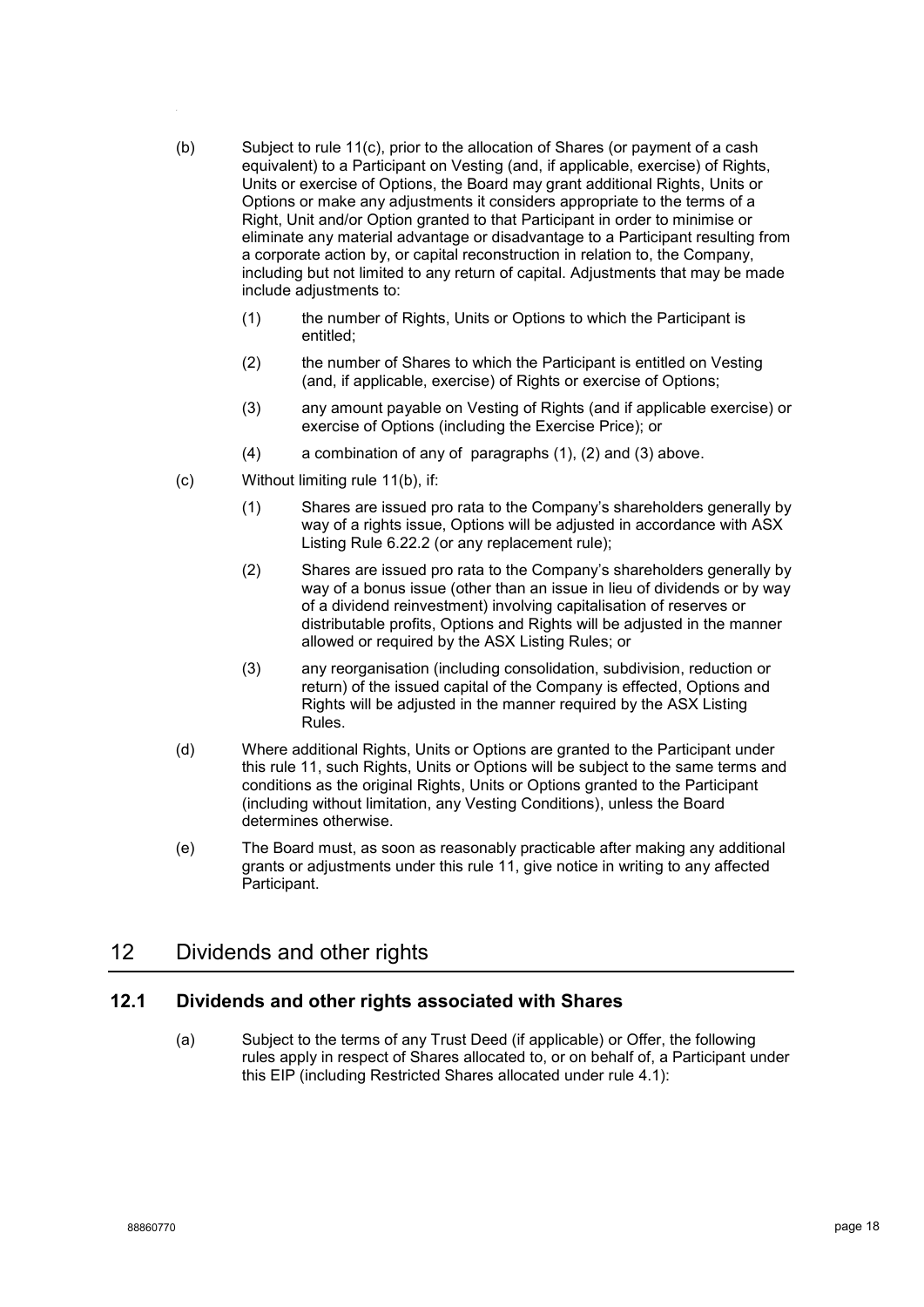- (1) the Participant is entitled to receive all dividends and other distributions or benefits payable to the Participant or to the Trustee in respect of the Shares;
- (2) the Participant is entitled to exercise, or to direct the Trustee in writing how to exercise, the voting rights attaching to the Shares, either generally or in a particular case;
- (3) any bonus shares that are issued in respect of the Shares will be issued to the Participant, or to the Trustee on the Participant's behalf, and will be held by the Participant or Trustee as Shares subject to the same terms, conditions and restrictions on Dealing (if any) as the Shares in respect of which they were issued; and
- (4) if rights arise on a rights issue in respect of the Shares, the Participant may Deal with or exercise those rights, or instruct the Trustee (if applicable) in relation to those rights in accordance with the Trust Deed. If the Shares are held by the Trustee on the Participant's behalf and the Participant does not instruct the Trustee how to Deal with the rights, the rights will be Dealt with in accordance with the Trust Deed.

#### <span id="page-18-0"></span>**12.2 Dividend equivalent payments and other rights associated with Rights, Units and Options**

- (a) Unless or until Shares are allocated to a Participant following Vesting or exercise of their Rights or Options (as applicable), the Participant has no interest in those Shares in respect of which the Right or Option was granted.
- <span id="page-18-1"></span>(b) Notwithstanding rule  $12.2(a)12.2(a)$ , the Board may determine at the time an Offer is made that a dividend equivalent payment will be paid to a Participant who becomes entitled to an allocation of Shares (or equivalent cash amount) following the Vesting or exercise of Rights, Units or Options under that Offer (minus any applicable tax).
- (c) A Participant will have no right to receive a dividend equivalent payment made in respect of any Rights, Units or Options that lapse in accordance with the EIP.
- (d) Subject to the terms of any Offer, a dividend equivalent payment:
	- (1) will be an amount determined by the Company that will be approximately equal to the amount of dividends that would have been payable to the Participant had they been the owner of the Shares referred to in rule [12.2\(b\)](#page-18-1) during the Vesting Period;
	- (2) will not be grossed up or otherwise adjusted to account for any tax consequences which would have applied if the Participant had actually been paid a dividend; and
	- (3) may be satisfied through the allocation of Shares or payment of cash.

### <span id="page-18-2"></span>13 Withholding

- (a) Notwithstanding any other provisions of the EIP, if a Group company, the Trustee or a plan administrator is obliged, or reasonably believes it may have an obligation, as a result of or in connection with any:
	- (1) grant of Plan Securities;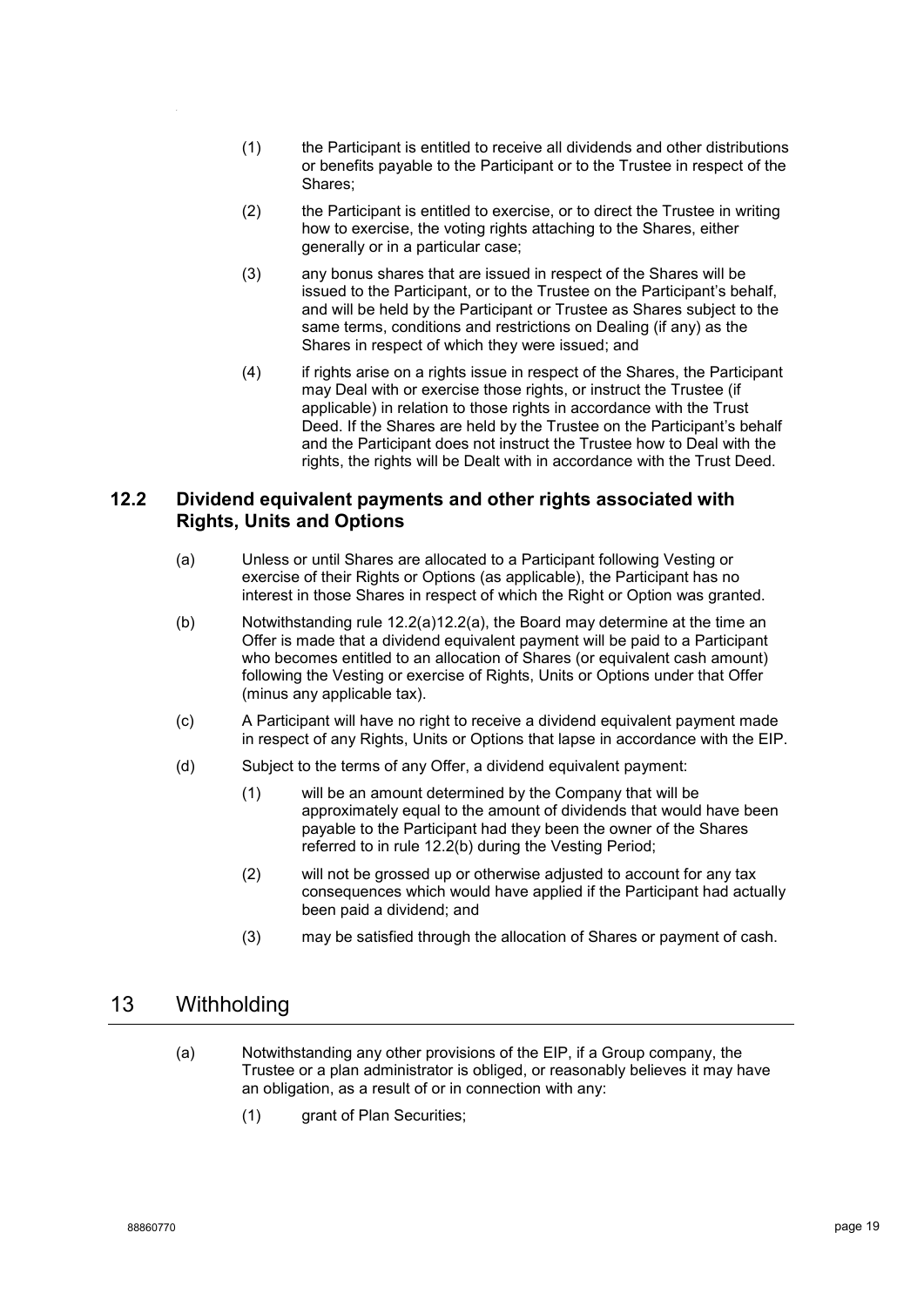- (2) allocation of Shares under the EIP;
- (3) payment of a cash equivalent amount; or
- (4) payment of a dividend equivalent amount,

to account for the following liability of a Participant:

- (5) income tax or employment taxes under any wage, withholding or other arrangements; or
- (6) any other tax, social security contributions or levy or charge of a similar nature,

then the relevant Group company, Trustee or plan administrator is entitled to withhold or be reimbursed by the Participant for the amount or amounts so paid or payable.

- (b) Where rule [13\(a\)](#page-18-2) applies, the relevant Group company, the Trustee or plan administrator is not obliged to grant any Plan Securities, to allocate Shares or to make a cash payment in accordance with these Rules unless the Company is satisfied that arrangements for payment or reimbursement of the amounts referred to in rule [13\(a\)](#page-18-2) have been made. Those arrangements may include, without limitation:
	- (1) the provision by the Participant of sufficient funds to reimburse the relevant Group company, Trustee or plan administrator for the amount (by salary deduction, reduction of any amount owed by the Group to the Participant or otherwise);
	- (2) the sale on behalf of the Participant of Shares allocated pursuant to these Rules for payment or reimbursement of these amounts, as well as the costs of any such sale;
	- (3) a reduction in any amount payable to the Participant on Vesting of Units or in lieu of an allocation of Shares under these Rules;
	- (4) the Participant forgoing their entitlement to an equivalent number of Shares that would otherwise be allocated to the Participant; or
	- (5) lapse or forfeiture of a sufficient number of Rights, Units, Options and/or Shares to satisfy the debt the Participant owes to the relevant Group company, Trustee or plan administrator. Unless the Group company, Trustee or plan administrator (as applicable) and the Participant agree to use a different valuation, any Rights, Units, Options and/or Shares lapsed or forfeited (as applicable) under this rule will be valued at the Current Market Price on the date of lapse or forfeiture.
- (c) Any amounts which are paid or payable for the purposes of these Rules are inclusive of the Group's compulsory superannuation contribution (if applicable).

#### 14 Amendments

#### <span id="page-19-1"></span><span id="page-19-0"></span>**14.1 Power to make amendments**

- (a) Subject to rule [14.2,](#page-20-0) the Board may at any time by resolution:
	- (1) amend or add to (**amend**) all or any of the provisions of the EIP;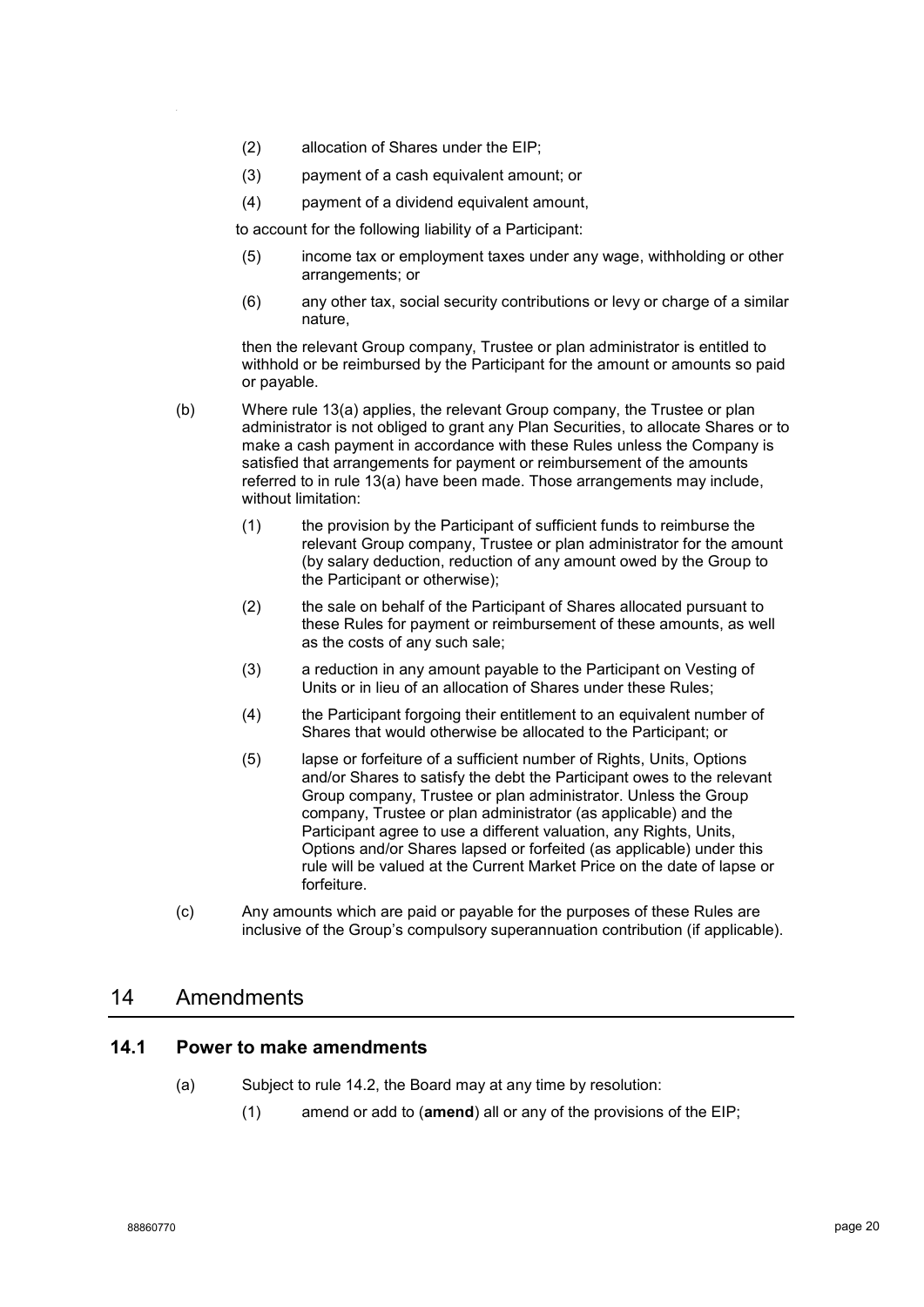- (2) amend the terms or conditions of any Plan Security granted under the EIP; or
- (3) suspend or terminate the operation of the EIP.
- (b) Notwithstanding rule [14.2,](#page-20-0) the Board may waive, amend or replace any Vesting Condition attaching to a Plan Security if the Board determines that the original Vesting Condition is no longer appropriate or applicable.

#### <span id="page-20-0"></span>**14.2 Restrictions on amendments**

Without the consent of the Participant, the Board may not exercise its powers under rule [14.1\(a\)](#page-19-0) in a manner which reduces the rights of the Participant in respect of any Plan Security or Share already granted other than an amendment introduced primarily:

- (a) for the purpose of complying with or addressing present or future laws or regulatory developments that apply to one or more of the following:
	- (1) the remuneration and benefits of Participants (collectively or individually);
	- (2) awards of Plan Securities; and
	- (3) the EIP or equity plans generally;
- (b) to correct any manifest error or mistake; or
- (c) to take into consideration possible adverse tax implications in respect of the EIP arising from, amongst others, adverse rulings, changes to tax legislation and/or changes in the interpretation of tax legislation by a court of competent jurisdiction.

#### **14.3 Notice of amendment**

As soon as reasonably practicable after making any amendment under rule [14.1,](#page-19-1) the Board will give notice in writing of that amendment to any Participant affected by the amendment.

#### 15 Participants based overseas

#### **15.1 Overseas transfers**

If a Participant is transferred to work in another country and, as a result of that transfer:

- (a) the Participant or any Group company would suffer a tax disadvantage in relation to their Plan Securities (this being demonstrated to the satisfaction of the Board);
- (b) the Company would be restricted in its ability to Vest Plan Securities and/or allocate Shares to the Participant; or
- (c) the Participant would become subject to restrictions on their ability to Deal with the Plan Securities or any Shares allocated to the Participant in respect of those Plan Securities due to the security laws or exchange control laws of the country to which he or she is transferred,

then, if the Participant continues to hold an office or employment with the Group, the Board may decide that: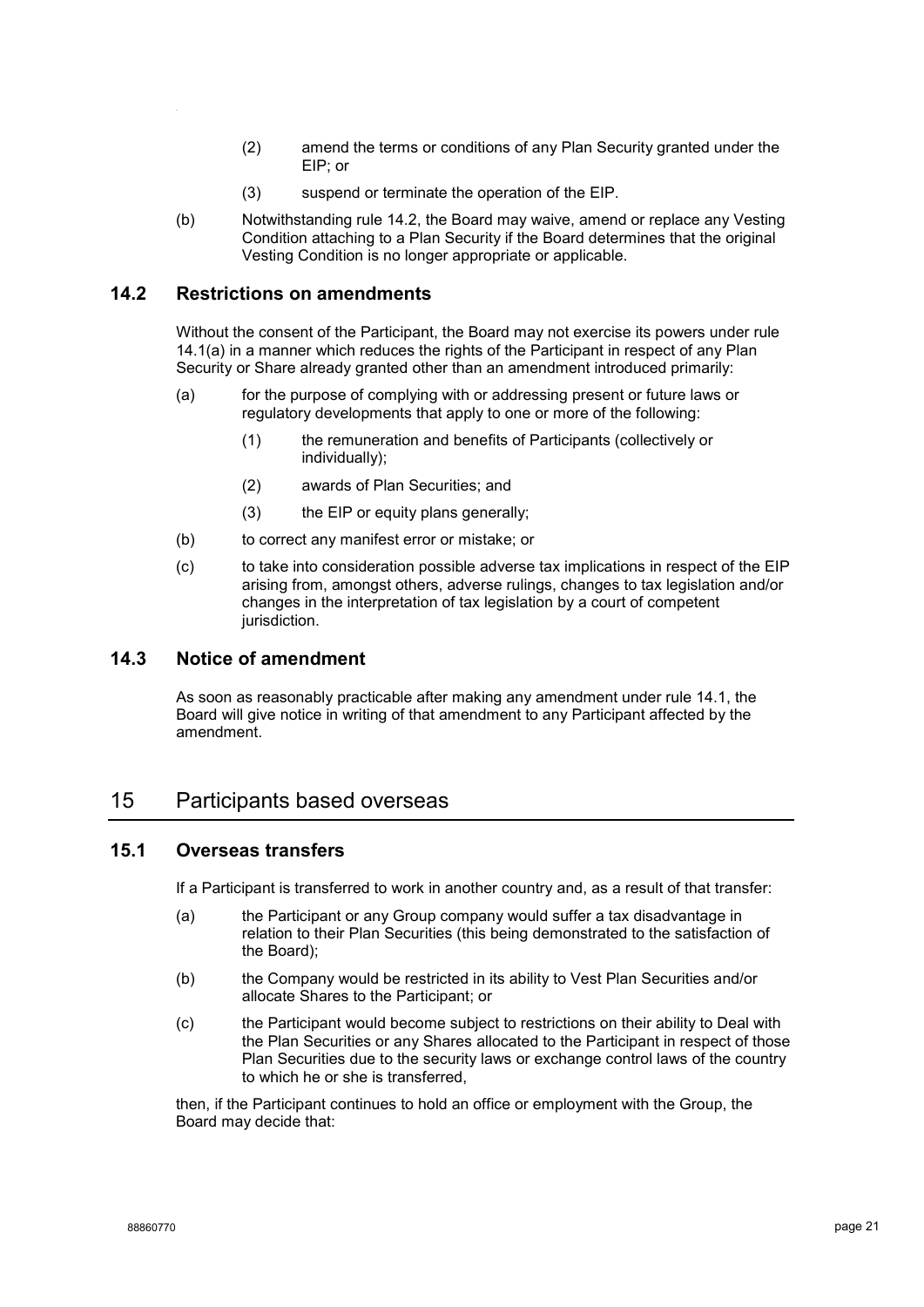- (d) some or all of the Participant's Restricted Shares, Units or Rights will Vest (and if applicable become exercisable) or will be forfeited and replaced with cash or an entitlement to a future cash amount;
- (e) some or all of the Participant's Options will Vest and become exercisable or will be forfeited and replaced with cash or an entitlement to a future cash amount;
- (f) some or all of the Participant's Options or Rights will be settled in cash in lieu of Shares; or
- (g) any other treatment that the Board determines will apply in relation to some or all of a Participant's Plan Securities,

with the balance (if any) continuing to be held on the original terms.

#### **15.2 Non-Australian residents**

The Board may adopt additional rules of the EIP that will apply to a grant made to an Eligible Employee who is a resident in a jurisdiction other than Australia. The remaining provisions of these Rules will apply subject to whatever alterations or additions the Board may determine having regard to any securities, exchange control, taxation or other laws and/or regulations or any other matter that the Board considers directly or indirectly relevant. To the extent of any inconsistency, any additional rules adopted by the Board under this rule will prevail over any other provision of these Rules.

#### 16 Miscellaneous

#### **16.1 Shares issued under the EIP**

- (a) Any Shares issued under the EIP will be quoted on ASX and will rank equally in all respects with other Shares for the time being on issue by the Company (for example, having rights with respect to voting, dividends and other distributions, and in the event of a winding up of the Company), except:
	- (1) in relation to any rights attaching to such Shares by reference to a record date prior to the date of their issue; or
	- (2) as provided for in accordance with rule [12.1.](#page-17-6)
- (b) If the Company is listed, the Company will apply for quotation of Shares issued under the EIP within the period required by the Listing Rules.

#### **16.2 Rights and obligations of Participants**

- (a) Unless the subject of an express provision in an employment contract, the rights and obligations of any Participant under the terms of their office, employment or contract with the Group are not affected by their participation in the EIP.
- (b) Participation in the EIP does not confer on any Participant any right to future employment and does not affect any rights which any member of the Group may have to terminate the employment of any Participant.
- (c) These Rules will not form part of and are not incorporated into any contract of any Participant (whether or not they are an employee of the Group).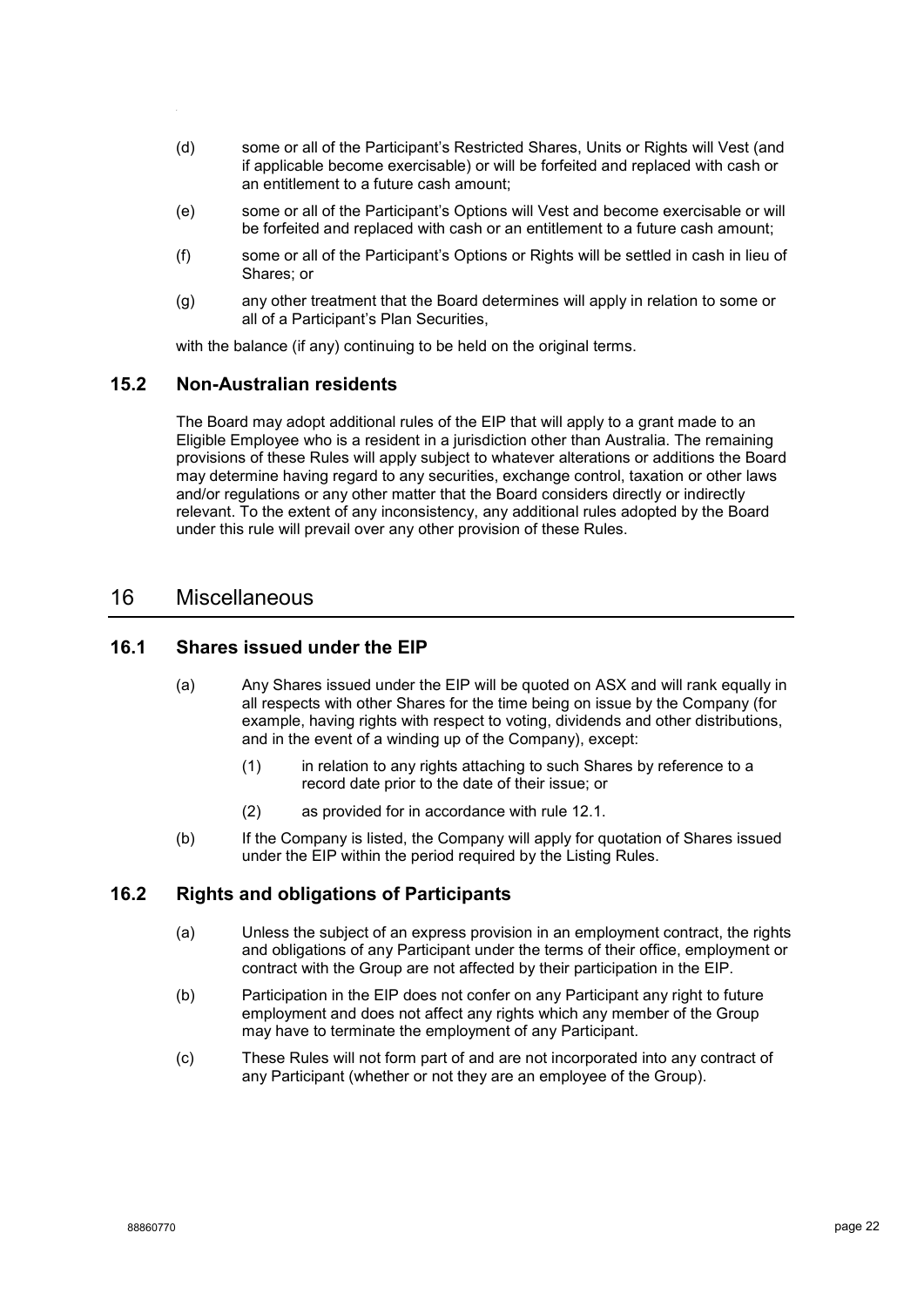- (d) The grant of Plan Securities on a particular basis in any year does not create any right or expectation of the grant of Plan Securities on the same basis, or at all, in any future year.
- (e) No Participant has any right to compensation for any loss in relation to the EIP, including:
	- (1) any loss or reduction of any rights or expectations under the EIP in any circumstances or for any reason (including lawful or unlawful termination of employment or the employment relationship);
	- (2) any exercise of a discretion or a decision taken in relation to a grant of Plan Securities or in relation to the EIP, or any failure to exercise a discretion under these Rules;
	- (3) the operation, suspension, termination or amendment of the EIP; or
	- (4) lapse or forfeiture (as applicable) of any Plan Securities.
- (f) The Participant irrevocably appoints each company secretary of the Company (or any other officer of the Company authorised by the Board for this purpose) as his or her attorney to do anything necessary to:
	- (1) allocate Shares to the Participant in accordance with these Rules;
	- (2) effect a forfeiture of Shares in accordance with these Rules (including rule [8](#page-13-3) or the terms of an Offer); and
	- (3) execute transfers of Shares in accordance with these Rules,

and the Participant acknowledges that this irrevocable attorney is deemed to be given for valuable consideration.

#### **16.3 Power of the Board to administer the EIP**

- (a) The EIP is administered by the Board which has power to:
	- (1) determine procedures for administration of the EIP consistent with these Rules including to implement an employee share trust or to impose a holding lock for the purposes of delivering and holding Shares on behalf of Participants on the grant of Restricted Shares or the Vesting (and, if applicable, exercise) of Rights or exercise of Options; and
	- (2) delegate to any one or more persons for such period and on such conditions as it may determine the exercise of any of its powers or discretions arising under the EIP.
- (b) Except as otherwise expressly provided in the EIP, the Board has absolute and unfettered discretion to act or refrain from acting under or in connection with the EIP and in the exercise of any power or discretion under the EIP.

#### **16.4 Overriding Board discretion**

Subject to rule [4.3\(d\),](#page-8-1) the Listing Rules and any other applicable law, and notwithstanding any other provision of these Rules or the terms of an Offer, the Board may, in its absolute discretion, determine that the number of Rights, Options, Units and/or Restricted Shares that Vest will be greater or lower than the number of Rights, Options, Units and/or Restricted Shares which would otherwise have been eligible to Vest in accordance with the EIP and the terms of the applicable Offer.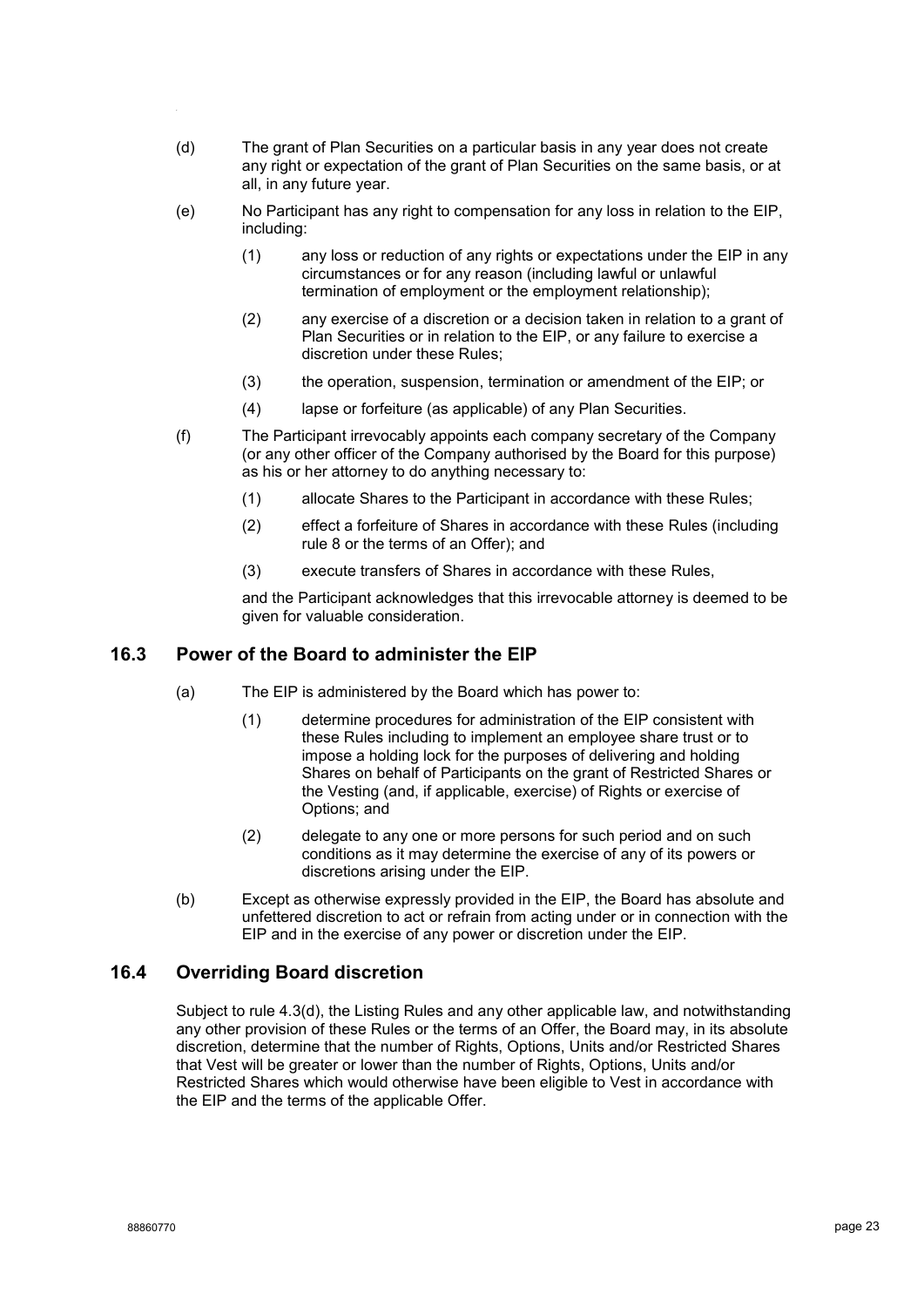#### **16.5 Waiver of terms and conditions**

Notwithstanding any other provisions of the EIP, the Board may at any time waive in whole or in part any terms or conditions (including any Vesting Condition) in relation to any Plan Securities or Shares granted to a Participant.

#### **16.6 Application of constitution of the Company, Corporations Act and Listing Rules**

- (a) Notwithstanding any other provisions of the EIP, Plan Securities and Shares will not be allocated, issued, acquired, transferred or otherwise dealt with under the EIP, and no other benefit will be deliverable under the EIP, if to do so would:
	- (1) contravene the constitution of the Company, the Corporations Act, the Listing Rules, or any other applicable laws (including any applicable foreign law);
	- (2) give rise to unreasonable cost or regulatory requirements for the Company; or
	- (3) require the Company or any Group company to pay, provide, or procure the payment or provision of, any money or benefits to the Participant which would require shareholder approval.
- (b) Neither the Company nor any Group company has any obligation to seek shareholder approval to deliver any benefit under the EIP that cannot be delivered without shareholder approval.
- (c) The EIP must be operated in accordance with the constitution of the Company, the Corporations Act, the Listing Rules and any other applicable laws and regulations (Australian or foreign).

#### **16.7 Error in Allocation**

- (a) If any Plan Security is provided under the EIP in error or by mistake to a person (**Mistaken Recipient**) who is not the intended recipient, the Mistaken Recipient will have no right or interest, and will be taken never to have had any right or interest in, that Plan Security and the Plan Security will immediately lapse or be forfeited (as applicable).
- (b) If any cash payment is paid under the EIP in error or by mistake to a person who is not the intended recipient (**Mistaken Recipient**), the Mistaken Recipient will have no right to retain that cash payment and the Company may take whatever steps it deems reasonably necessary to seek repayment of that cash payment as a debt.

#### **16.8 Dispute or disagreement**

In the event of any dispute, disagreement or uncertainty as to the interpretation of the EIP or these Rules, or as to any question or right arising from or related to the EIP or to any Plan Securities or Shares granted under it, the decision of the Board is final and binding.

#### **16.9 Communication**

Any notice or other communication provided to a Participant under or in connection with the EIP may be given by personal delivery, by post or email or by posting it on the Company's intranet.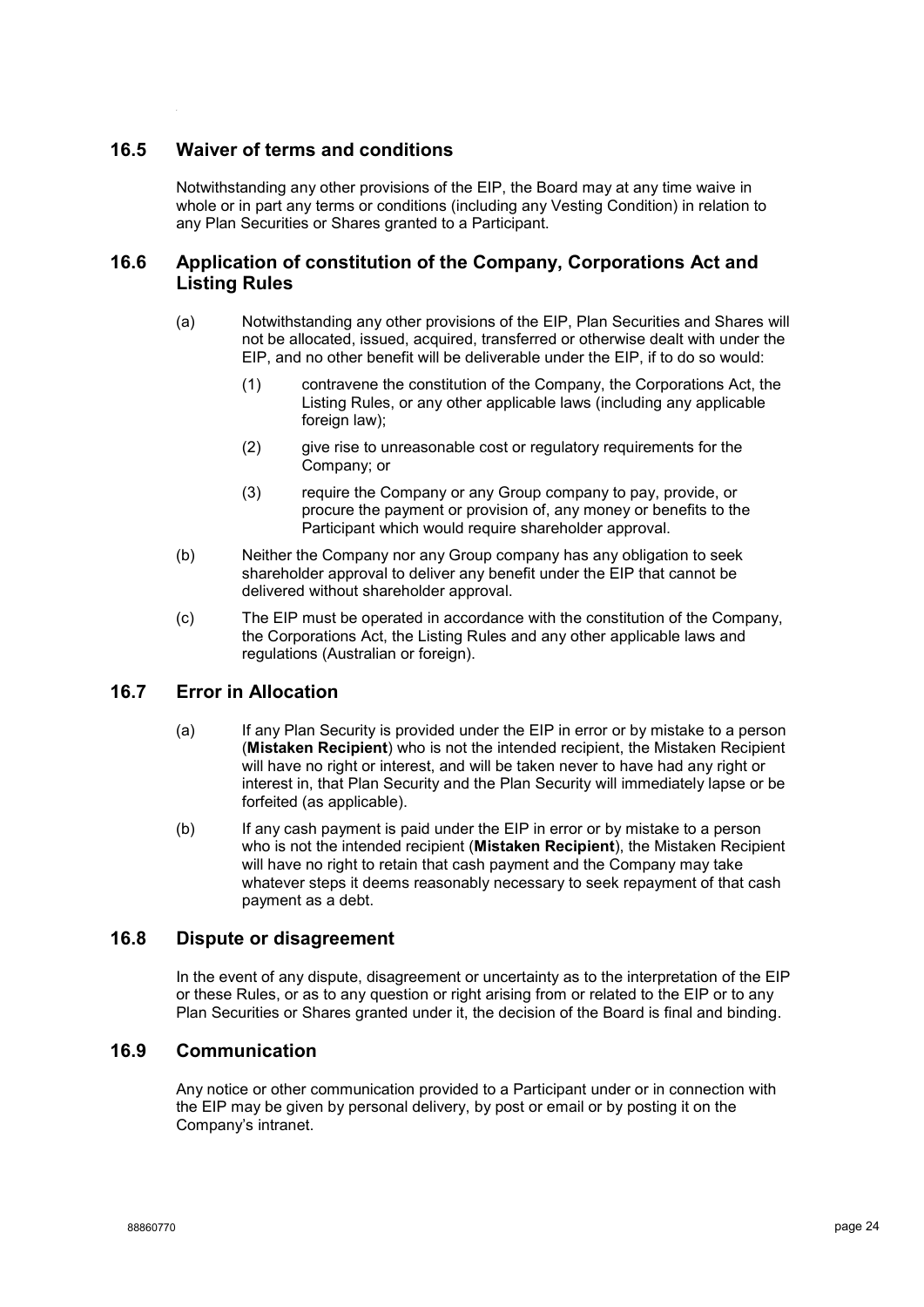#### <span id="page-24-0"></span>**16.10 Data protection**

- (a) Subject to any applicable laws, by participating in the EIP, the Participant consents to the holding and processing of personal data provided by the Participant to the Group, the plan administrator or the Trustee, for all purposes with regard to the operation of the EIP. These include, but are not limited to:
	- (1) administering and maintaining Participant records;
	- (2) providing information to the Trustee, registrars, brokers, printers or third party administrators of the EIP;
	- (3) providing information to any regulatory authority (including the Australian Taxation Office) where required under law; and
	- (4) providing information to future purchasers of a Group company or the business in which the Participant works.
- <span id="page-24-1"></span>(b) The Participant acknowledges that the Group, the plan administrator and/or the Trustee may be required or authorised to collect the personal data under laws including the Income Tax Assessment Act, the Taxation Administration Act 1953 and the Corporations Act, and that limited details about shareholders are available to members of the public on request. The Participant acknowledges that the Group's Privacy Policy applies to the Group's handling of their personal data, and contains further details about accessing and updating personal data and how to raise queries and concerns. That Policy is available via https://www.boq.com.au/.
- (c) Without limiting rule [16.10\(a\)](#page-24-0) or rule [16.10\(b\),](#page-24-1) by allowing the Company to grant Plan Securities under the EIP, the Participant is deemed to have agreed to:
	- (1) the tax file number (**TFN**) they have provided to the Group as an employee of the Group being provided to any plan administrator, as agent for the Company and also as administrator of the EIP; and
	- (2) their TFN being provided to the Australian Taxation Office and any other regulatory authorities as permitted under law.

#### **16.11 Tax**

Unless otherwise required by law, no Group company is responsible for any Tax which may become payable by a Participant as a consequence of or in connection with the grant of any Plan Securities, the allocation of any Shares or any Dealing with any Plan Securities or any Shares.

#### **16.12 Laws governing these Rules and the EIP**

These Rules, the EIP, and any Plan Securities granted and Shares allocated under it, are governed by the laws of Queensland.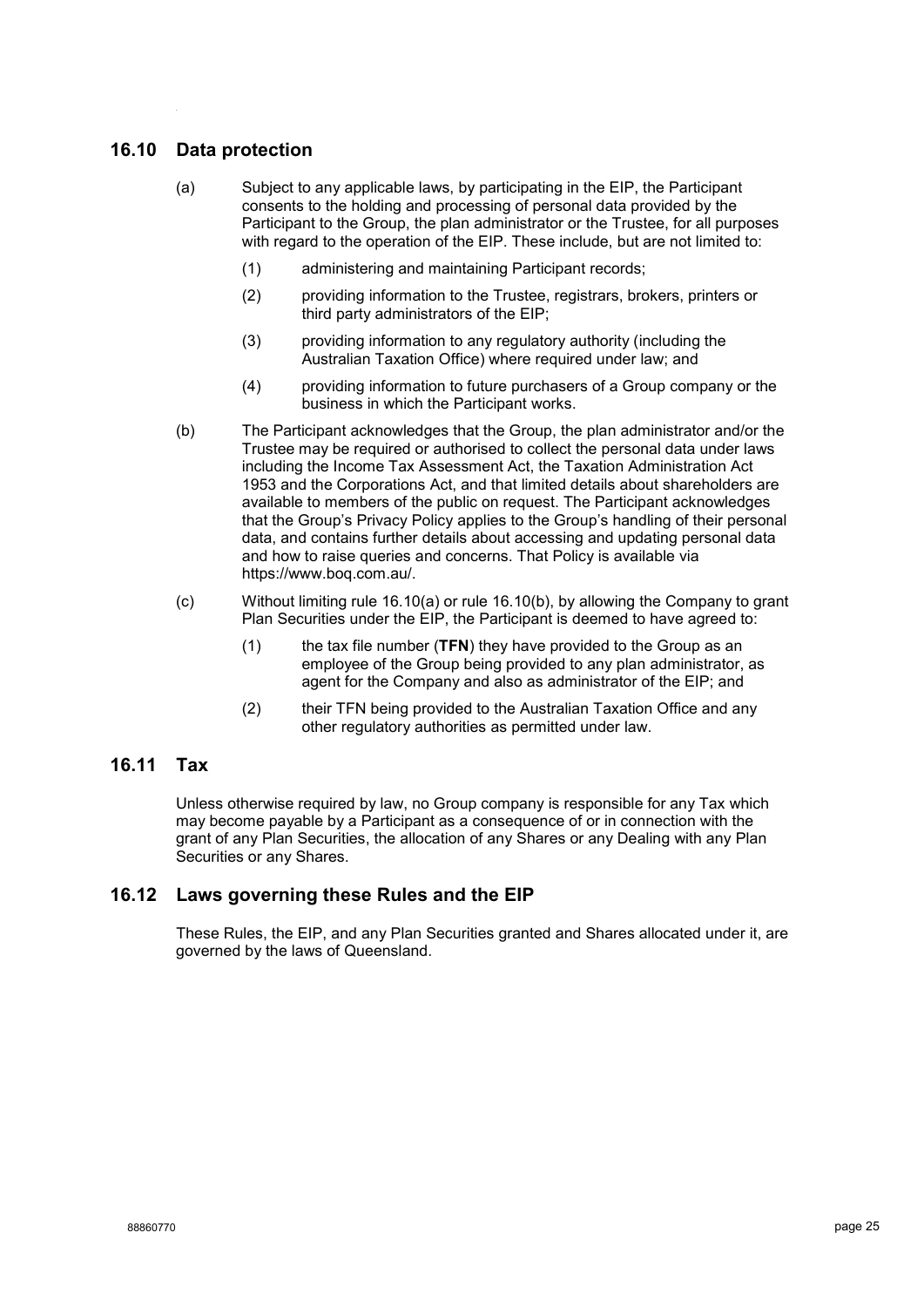# 17 Definition and Interpretation

### **17.1 Definitions**

| Term                           | <b>Meaning</b>                                                                                                                                                             |
|--------------------------------|----------------------------------------------------------------------------------------------------------------------------------------------------------------------------|
| <b>Acquiring Company</b>       | has the meaning given in rule 10.4(a).                                                                                                                                     |
| <b>ASX</b>                     | ASX Limited ACN 008 624 691 or the Australian Securities<br>Exchange, as the context requires.                                                                             |
| <b>Board</b>                   | the board of directors of the Company, any committee of the board<br>or a duly authorised person or body to which the board has<br>delegated its powers under these Rules. |
| <b>Change of Control Event</b> | where there is a:<br>(a) Takeover Bid for Shares; or                                                                                                                       |
|                                | (b) other transaction, event or state of affairs,                                                                                                                          |
|                                | that, in the Board's opinion, is likely to result in, or should otherwise<br>be treated as, a change in the Control of the Company.                                        |
| <b>Code of Conduct</b>         | the Company's code of conduct as applicable from time to time.                                                                                                             |
| Company                        | Bank of Queensland Limited ACN 009 656 740.                                                                                                                                |
| <b>Competitor</b>              | any business that competes with the Group or a Group company.                                                                                                              |
| <b>Control</b>                 | has the meaning given in section 50AA of the Corporations Act.                                                                                                             |
| <b>Corporations Act</b>        | Corporations Act 2001 (Cth).                                                                                                                                               |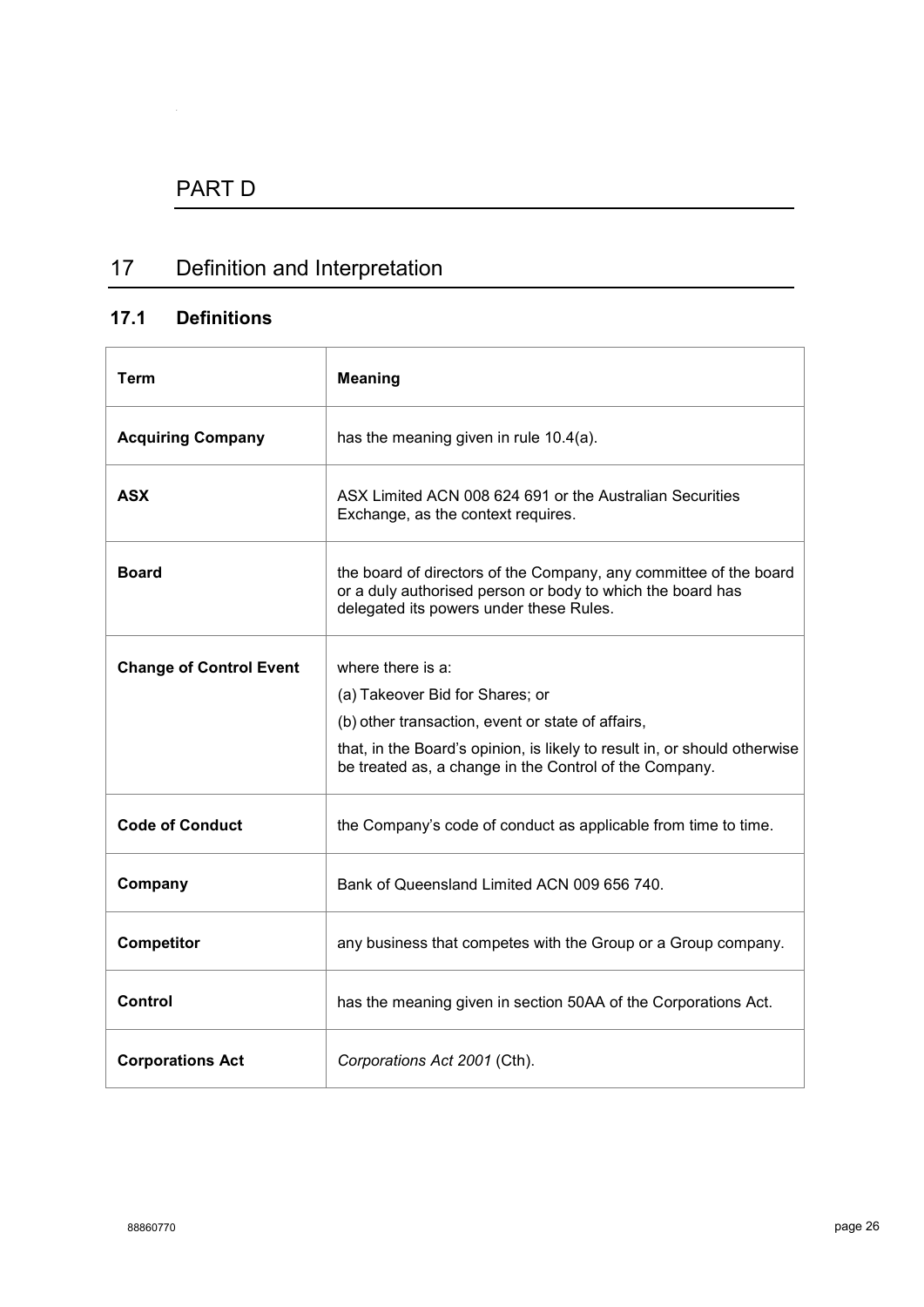| <b>Current Market Price</b>                          | the arithmetic average of the daily volume weighted average market<br>price (rounded to the nearest cent) of all Shares traded on the ASX<br>during the previous five trading days, or any other calculation as<br>determined by the Board.                                                                                                                |
|------------------------------------------------------|------------------------------------------------------------------------------------------------------------------------------------------------------------------------------------------------------------------------------------------------------------------------------------------------------------------------------------------------------------|
| <b>Deal or Dealing</b>                               | in relation to a Plan Security or Share (as the case may be), any<br>dealing, including but not limited to:                                                                                                                                                                                                                                                |
|                                                      | (a) a sale, transfer, assignment, encumbrance, option, swap, or any<br>other alienation of all or any part of the rights attaching to the<br>Plan Security or Share;                                                                                                                                                                                       |
|                                                      | (b) any attempt to do any of the actions set out in paragraph (a)<br>above; and                                                                                                                                                                                                                                                                            |
|                                                      | (c) any hedging (including any dealing with a derivative instrument)<br>intended to "lock in" a profit relating to a Plan Security, and any<br>other transactions in financial products that operate to limit the<br>economic risk associated with holding a Plan Security.                                                                                |
| <b>Director</b>                                      | a director of the Company.                                                                                                                                                                                                                                                                                                                                 |
| <b>EIP</b>                                           | the Bank of Queensland Limited Equity Incentive Plan as set out in<br>these Rules.                                                                                                                                                                                                                                                                         |
| <b>Eligible Employee</b>                             | an employee of the Group (including a Director employed in an<br>executive capacity) or any other person who is declared by the<br>Board to be eligible to receive a grant of Plan Securities or cash<br>under the EIP.                                                                                                                                    |
| <b>Exercise Price</b>                                | the amount payable to exercise an Option following Vesting as set<br>out in an Offer (as adjusted or amended in accordance with these<br>Rules).                                                                                                                                                                                                           |
| <b>Financial Misstatement</b><br><b>Circumstance</b> | a material misstatement or omission in the financial statements of a<br>Group company or any other circumstances or events which, in the<br>opinion of the Board, may, or are likely to, require re-statement of<br>the Group's financial accounts, including, without limitation, as a<br>result of misrepresentations, errors, omissions, or negligence. |
| Group                                                | the Company and each Related Body Corporate of the Company.                                                                                                                                                                                                                                                                                                |
| Group company                                        | a member of the Group or any other company designated by the<br>Board to be a Group company for the purposes of these Rules                                                                                                                                                                                                                                |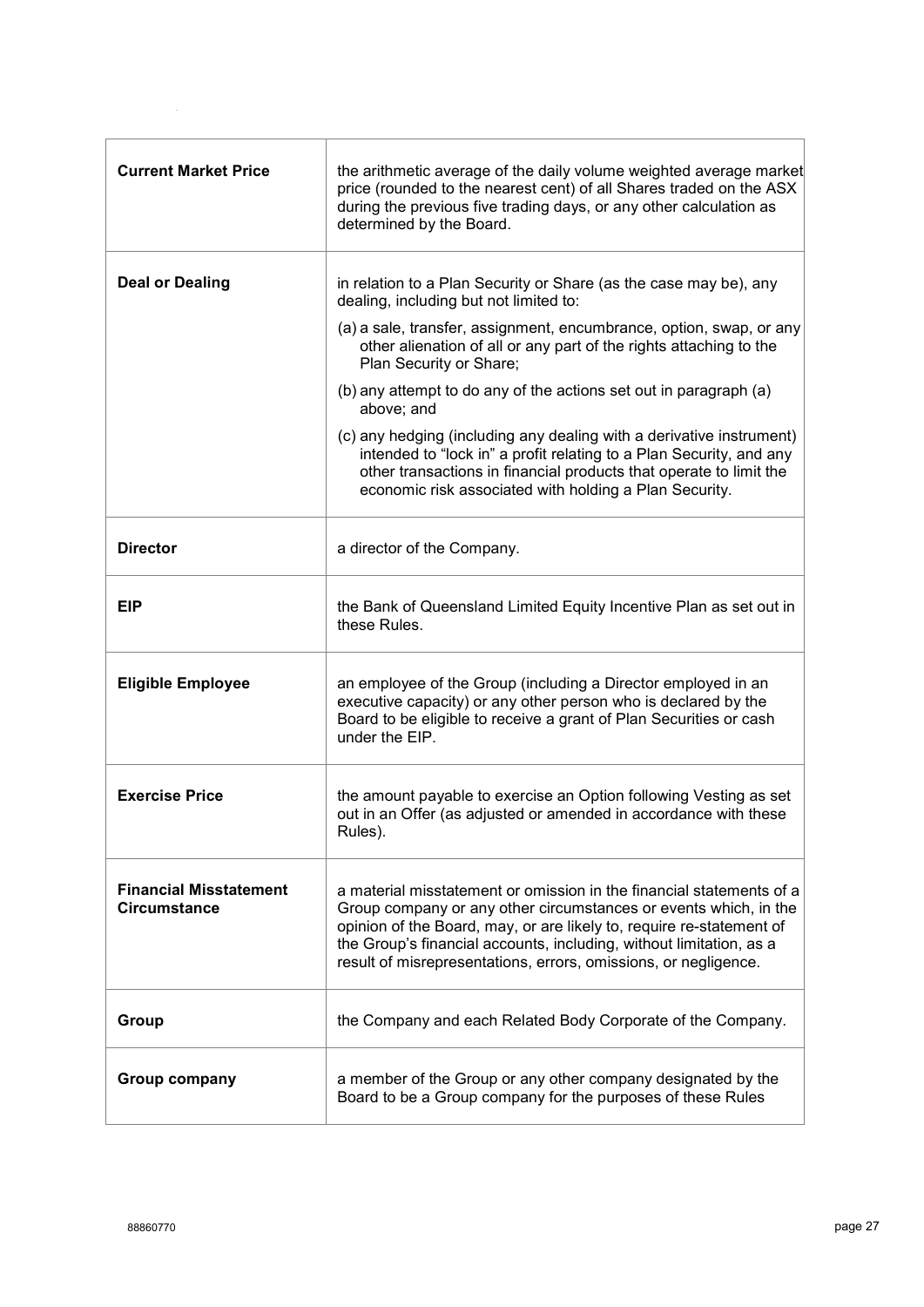| <b>Listing Rules</b>           | the official Listing Rules of the ASX and any other exchange on<br>which the Company is listed as they apply to the Company from<br>time to time.                                                                                                                                                                                                                                            |
|--------------------------------|----------------------------------------------------------------------------------------------------------------------------------------------------------------------------------------------------------------------------------------------------------------------------------------------------------------------------------------------------------------------------------------------|
| <b>Offer</b>                   | an invitation to an Eligible Employee or Eligible Employees,<br>whether by way of a letter, email or internal written communication,<br>made by the Company under rule 1.1 to apply for, participate in, or<br>receive (as applicable), a grant of Plan Securities.                                                                                                                          |
| <b>Option</b>                  | an entitlement to receive a Share or, in certain circumstances, to a<br>cash payment subject to satisfaction of applicable conditions<br>(including any Vesting Condition) and compliance with the<br>applicable exercise procedure (including payment of any applicable<br>Exercise Price or compliance with any cashless exercise<br>arrangement approved by the Board in its discretion). |
| <b>Participant</b>             | a person who has been allocated a Plan Security or Share under<br>the terms of these Rules from time to time.                                                                                                                                                                                                                                                                                |
| <b>Plan Security</b>           | a Restricted Share, Right, Option and/or Unit (as the case may be).                                                                                                                                                                                                                                                                                                                          |
| <b>Post Cessation Covenant</b> | In respect of a Participant means:<br>(a) a restriction or undertaking owed to the Group in connection with<br>the Participant's former employment with the Group; or<br>(b) any compromise or contractual arrangement in relation to the<br>cessation of the Participant's employment with the Group.                                                                                       |
| <b>Related Body Corporate</b>  | has the meaning given in section 50 of the Corporations Act.                                                                                                                                                                                                                                                                                                                                 |
| <b>Restricted Share</b>        | a Share allocated in accordance with rule 4.1 that is subject to<br>restrictions on Dealing, Vesting Conditions and/or other restrictions<br>or conditions.                                                                                                                                                                                                                                  |
| <b>Right</b>                   | an entitlement to a Share or, in certain circumstances, to a cash<br>payment, subject to satisfaction of applicable conditions (including<br>any Vesting Condition) and compliance with any applicable<br>exercise procedure.                                                                                                                                                                |
| <b>Rules</b>                   | the terms and conditions of the EIP as set out in this document as<br>amended from time to time.                                                                                                                                                                                                                                                                                             |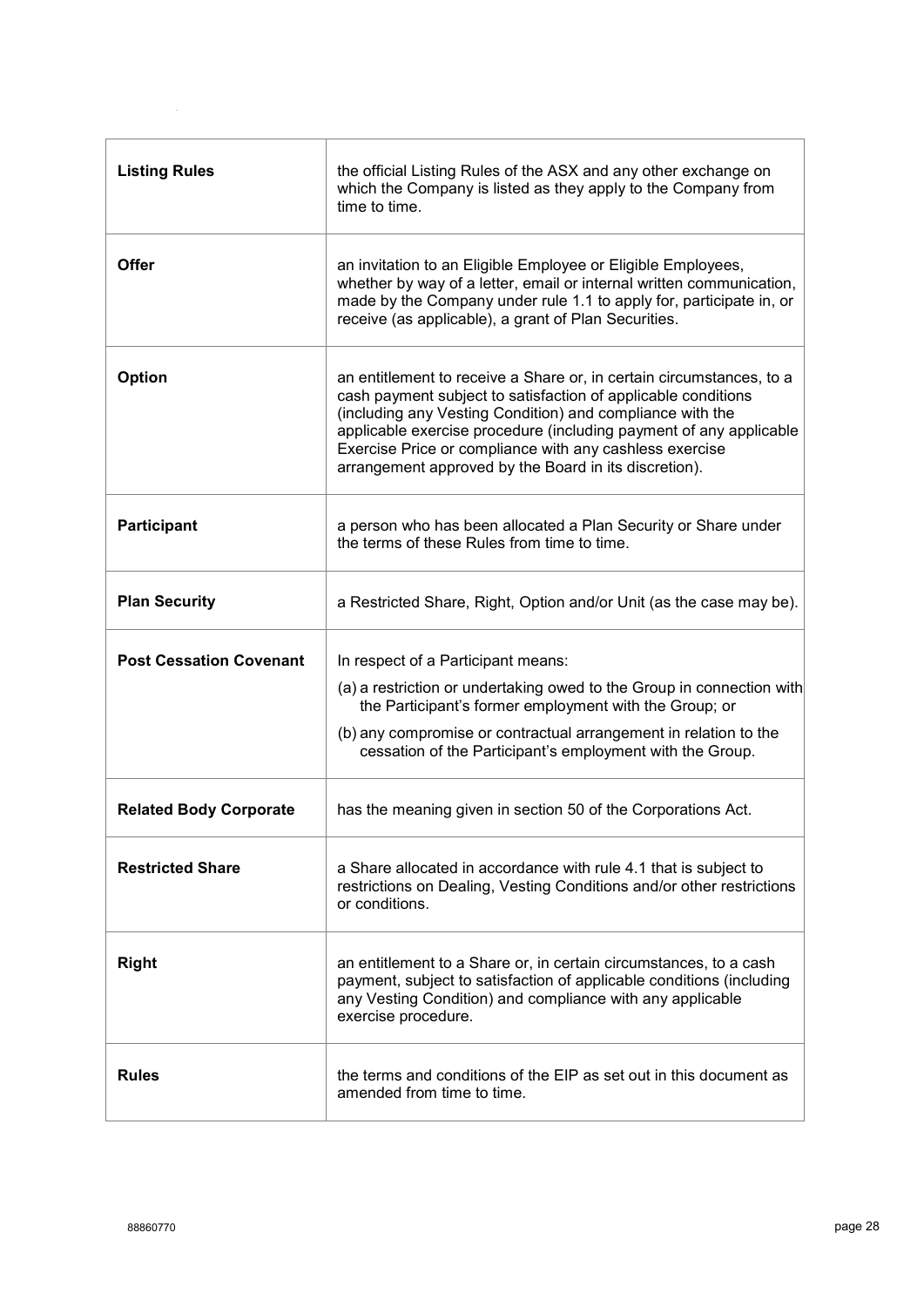| <b>Securities Trading Policy</b> | the Group policy for trading in securities (as amended or replaced<br>from time to time) or such other Group policy in relation to trading or<br>Dealing in Shares as applicable from time to time.                                                                                                                                                                                                                                                                                                                                                                                                                                                                                                    |
|----------------------------------|--------------------------------------------------------------------------------------------------------------------------------------------------------------------------------------------------------------------------------------------------------------------------------------------------------------------------------------------------------------------------------------------------------------------------------------------------------------------------------------------------------------------------------------------------------------------------------------------------------------------------------------------------------------------------------------------------------|
| <b>Share</b>                     | a fully paid ordinary share in the capital of the Company. A<br>reference to a Share includes a reference to a Restricted Share.                                                                                                                                                                                                                                                                                                                                                                                                                                                                                                                                                                       |
| <b>Takeover Bid</b>              | has the meaning given in section 9 of the Corporations Act.                                                                                                                                                                                                                                                                                                                                                                                                                                                                                                                                                                                                                                            |
| Tax                              | includes any tax, levy, impost, goods and services tax, deduction,<br>charge, rate, contribution, duty or withholding which is assessed (or<br>deemed to be assessed), levied, imposed or made by any<br>government or any governmental, semi-governmental or judicial<br>entity or authority together with any interest, penalty, fine, charge,<br>fee or other amount assessed (or deemed to be assessed), levied,<br>imposed or made on or in respect of any or all of the foregoing.                                                                                                                                                                                                               |
| <b>Tax Act</b>                   | the Income Tax Assessment Act 1997 (Cth).                                                                                                                                                                                                                                                                                                                                                                                                                                                                                                                                                                                                                                                              |
| <b>Trust Deed</b>                | in relation to an Offer, any trust deed nominated by the Company<br>as the Trust Deed for the purposes of the Offer, as amended from<br>time to time.                                                                                                                                                                                                                                                                                                                                                                                                                                                                                                                                                  |
| <b>Trustee</b>                   | the trustee under the Trust Deed.                                                                                                                                                                                                                                                                                                                                                                                                                                                                                                                                                                                                                                                                      |
| Unit                             | means an entitlement to a cash payment subject to satisfaction of<br>applicable conditions (including any Vesting Condition).                                                                                                                                                                                                                                                                                                                                                                                                                                                                                                                                                                          |
| <b>Vest or Vesting</b>           | the process by which the holder of a Plan Security becomes entitled<br>to:<br>(a) in the case of a Right, exercise the Right (if applicable) or be<br>allocated a Share (or equivalent cash payment) in accordance<br>with rules $2.2$ and $2.3$ ;<br>(b) in the case of an Option, exercise the Option in accordance with<br>rules 3.2 and 3.4;<br>(c) in the case of a Restricted Share, have all restrictions on<br>disposing of or otherwise Dealing with the Restricted Share<br>cease in accordance with rule 4.4 (other than any additional<br>restrictions imposed by the Board under rule 6(d));<br>(d) in the case of a Unit, be paid a cash payment in accordance with<br>rule 5.2 and 5.3, |